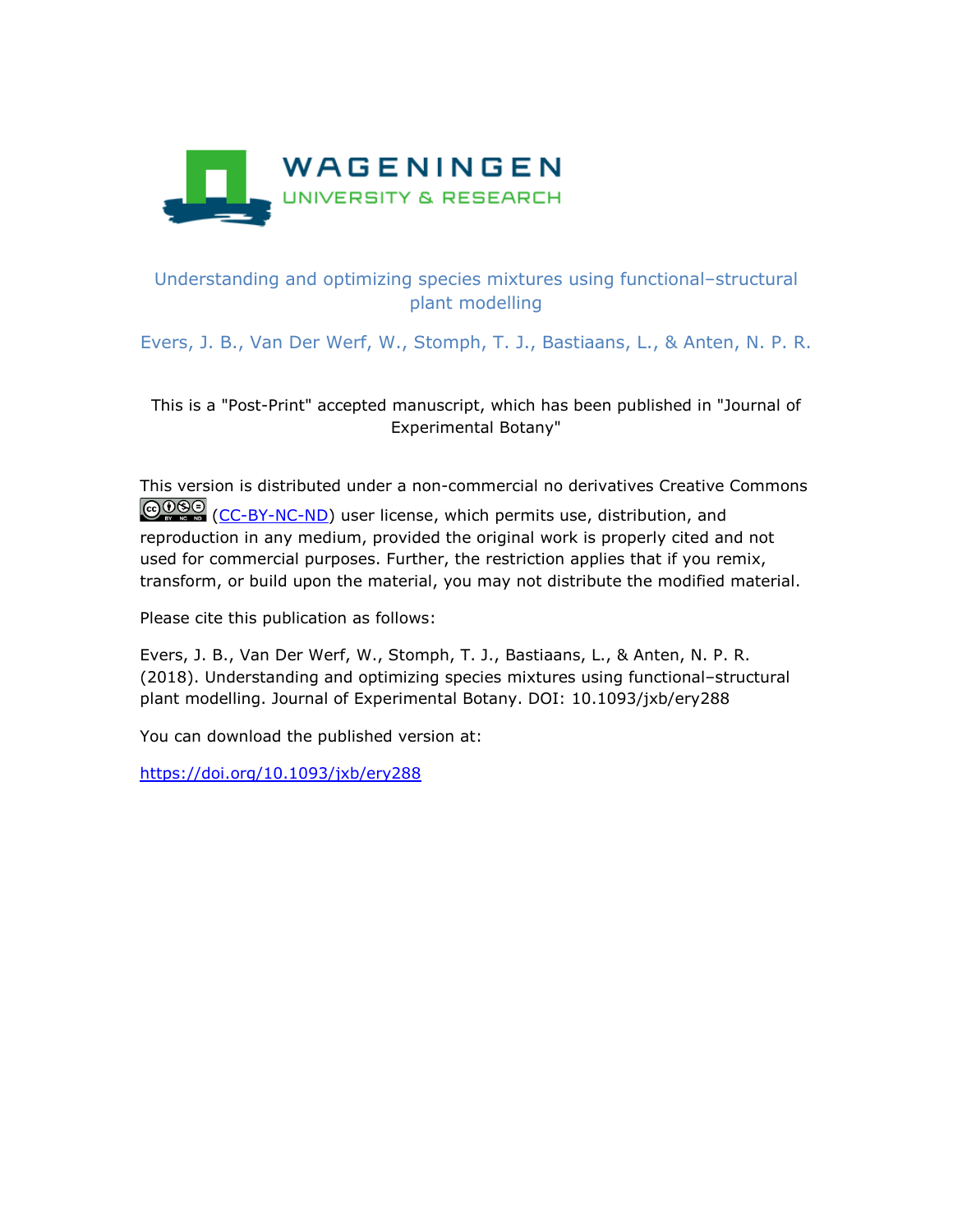# **Understanding and optimizing species mixtures using functional-structural**

# **plant modelling**

- 
- **Jochem B. Evers\*, Wopke van der Werf, Tjeerd J. Stomph, Lammert Bastiaans, Niels P.R. Anten**
- Centre for Crop Systems Analysis, Wageningen University, Wageningen, the Netherlands
- 
- e-mail addresses:
- [jochem.evers@wur.nl](mailto:jochem.evers@wur.nl)
- [wopke.vanderwerf@wur.nl](mailto:wopke.vanderwerf@wur.nl)
- [tjeerdjan.stomph@wur.nl](mailto:tjeerdjan.stomph@wur.nl)
- [lammert.bastiaans@wur.nl](mailto:lammert.bastiaans@wur.nl)
- [niels.anten@wur.nl](mailto:niels.anten@wur.nl)
- 
- Word count: 4603
- Number of colour figures: 2
- Date of submission: 1 June 2018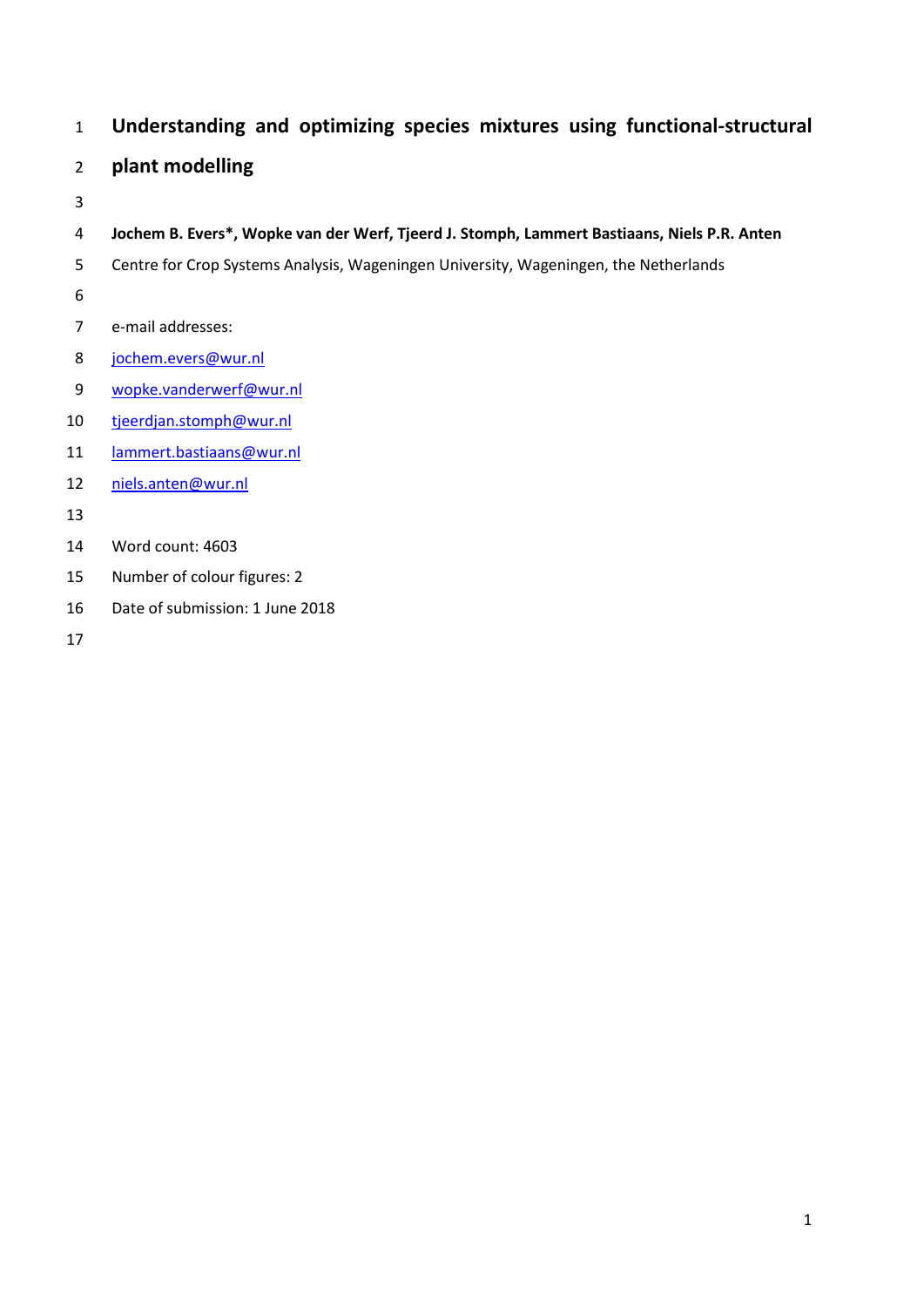### **Abstract**

 Plant species mixtures improve productivity over monocultures by exploiting species 20 complementarities for resource capture in time and space. Complementarity results in part from competition avoidance responses that maximize resource capture and growth of individual plants. 22 Individual organs accommodate to local resource levels, e.g. with regard to nitrogen content and photosynthetic capacity or by size (e.g. shade avoidance). As a result, the resource acquisition in time and space is improved, and performance of the community as a whole is increased.

 Modelling is needed to unravel the primary drivers and subsequent dynamics of complementary growth responses in mixtures. Here, we advocate using functional-structural plant (FSP) modelling to 27 analyse the functioning of plant mixtures. In FSP modelling, crop performance is a result of the behaviour of the individual plants interacting through competitive and complementary resource acquisition. FSP models can integrate the interactions between structural and physiological plant responses to the local resource availability and strength of competition, that drive resource capture and growth of individuals in species mixtures. FSP models have the potential to accelerate mixed- species plant research, and thus support the development of knowledge that is needed to promote the use of mixtures towards sustainably increasing crop yields at acceptable input levels.

 Keywords: diversity, complementarity, resource foraging, phenotypic plasticity, simulation model, virtual plant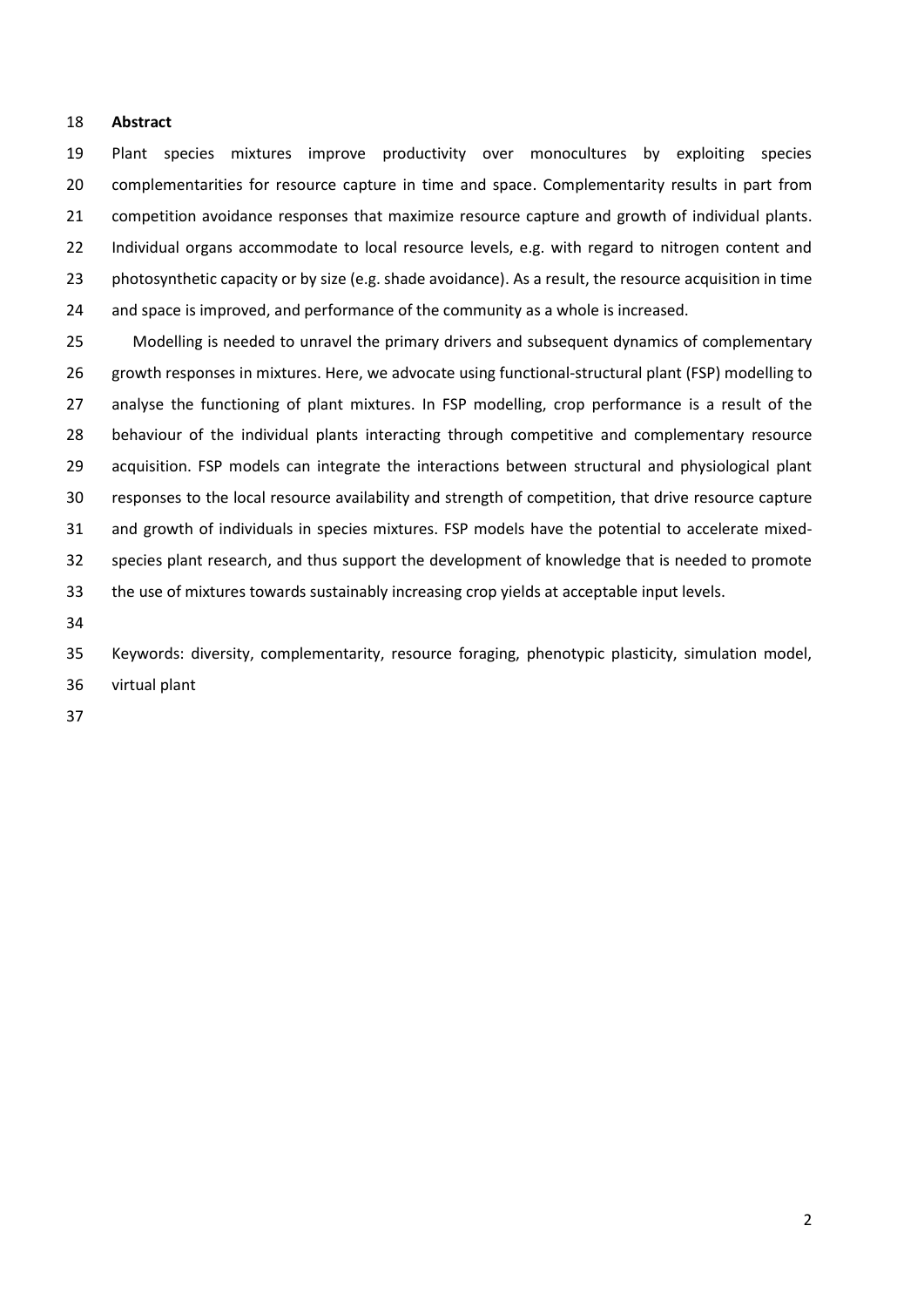### **Introduction**

 Global population growth necessitates further increases in global food production and at the same time a reduction in the ecological footprints of agriculture in terms of land use, exploitation of natural resources and spill-overs to the environment. The need for a sustainable intensification of agriculture 42 is fostering interest in ecology-smart approaches for yield increase. In this regard, use of diversity through mixtures of plant species has large potential: ecological research shows that productivity, resource-use efficiency and stress resilience all tend to increase with species richness (Loreau *et al.*, 2001; van Ruijven and Berendse, 2005; Isbell *et al.*, 2015). Yet, single-species systems are the norm in modern agriculture.

 Compared to monocrops, little work has been done on crop mixtures for yield increase in modern mechanized agriculture, despite the potential shown for mixed-species systems (Li *et al.*, 2013; Yu *et al.*, 2015, 2016; Fletcher *et al.*, 2016) as well as cultivar mixtures (Tooker and Frank, 2012; Sapoukhina *et al.*, 2013). Recent research however has started to focus on the mechanisms that explain the increased performance of mixed-species systems. Lessons are being learned for both agriculture and ecology, demonstrating the relevance for mixture performance of soil biota (Hendriks *et al.*, 2013; Qiao *et al.*, 2016), soil resource mobilization (Li *et al.*, 2014), plasticity in root growth (Liu *et al.*, 2015) and shoot growth (Zhu *et al.*, 2016), and root nodulation (Bargaz *et al.*, 2016). These processes are tightly linked and operate at integration levels from the plant organ to the population, and it is not known to what extent they contribute to crop performance. To disentangle the effect of these factors on crop performance experimentally is very difficult because they occur at the same time and interact with each other. Moreover, the roles of the different processes underlying mixture performance depend on the inherently heterogeneous nature of species mixtures, both in time and space. Insight in key mechanisms contributing to high yield and resource use efficiency in mixed stands is needed to exploit those mechanisms to improve crop production sustainably.

 Process-based simulation models are suited to study the contribution of separate causal mechanisms to the overall behaviour of systems. Traditional crop models, however, suffer from three main draw-backs: 1) They are typically designed to be spatially one-dimensional, just considering differences in canopy or rooting pattern in the vertical direction, making it hard to represent the spatial heterogeneity that characterizes mixtures. Some crop models are two-dimensional, representing heterogeneity of an intercrop or agroforestry system using a block structure (Gou et al., 2017; Van Noordwijk and Lusiana, 1998). 2) They normally do not consider individual plants, while mixture performance is greatly determined by growth of individual plants driven by competition for local resources (such as light, water, nitrogen and phosphorus) and local conditions (such as temperature and humidity). 3) They cannot explicitly account for plant plasticity in growth and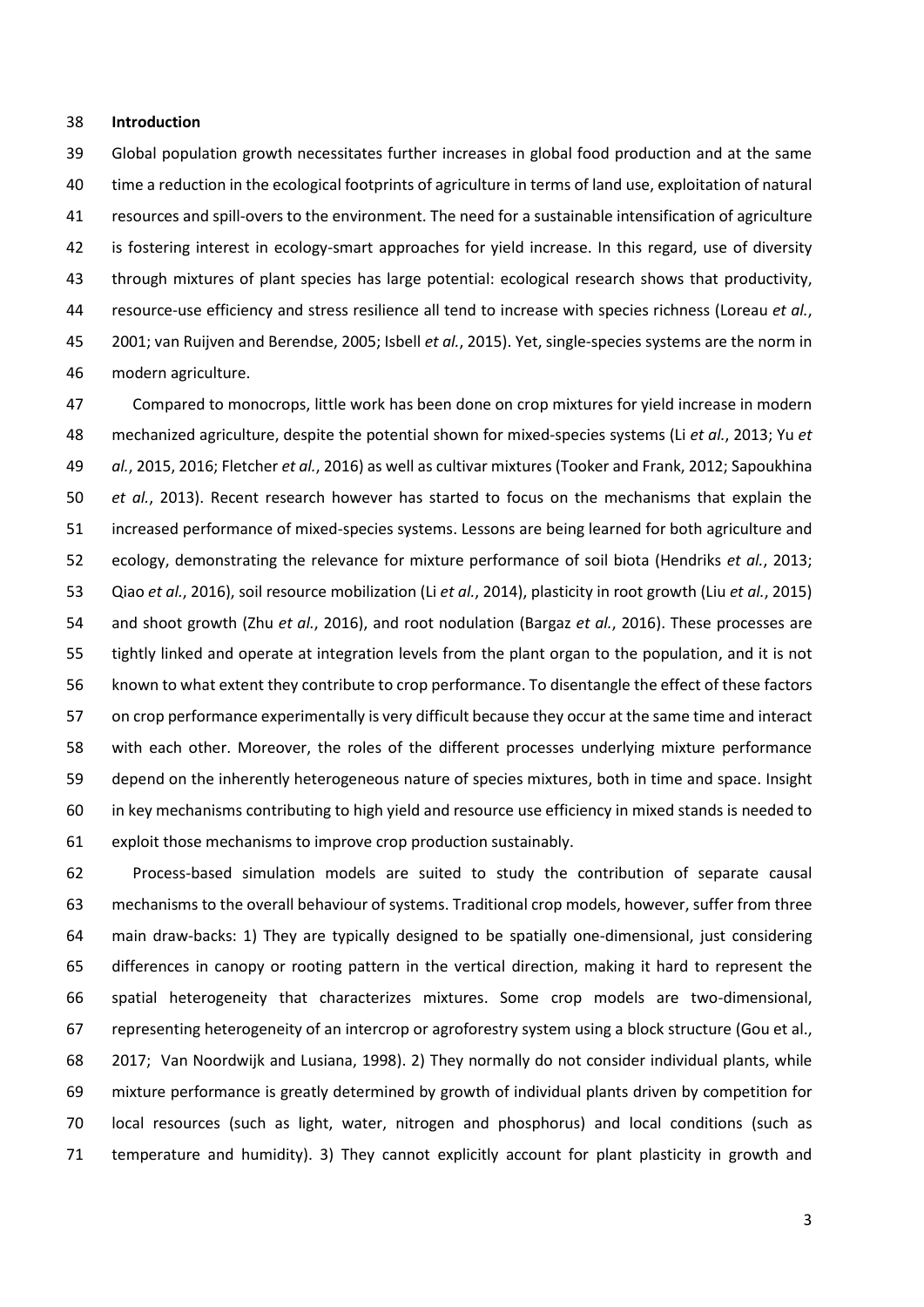- functioning at the organ level in relation to local conditions, because they do not describe the plant structure. In this paper, we set out to show how advanced modelling techniques, based on detailed 3D representations of the structure and functioning of the individual plants and their organs, are suited to unravel the roles and significances of the mechanisms underlying performance of mixtures. This approach will be instrumental to pinpoint those key processes at the organ, plant and population scales and their interactions that lead to high performance of mixtures, and to use that information
- 78 to sustainably optimize our crop systems.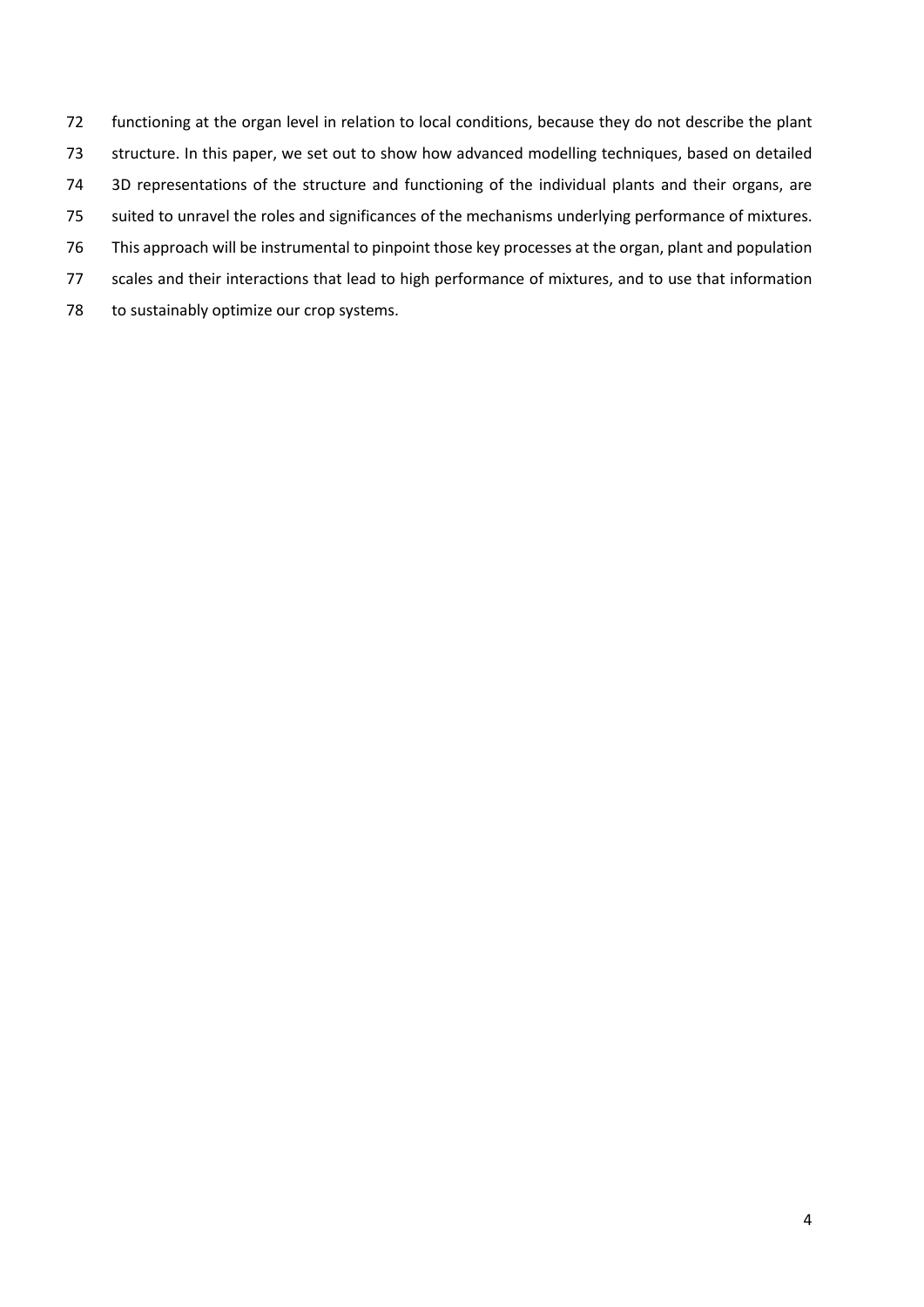#### **Spatial plant modelling of simplified mixtures to unravel complex plant-plant interactions**

 A defining property of species mixtures is their inherent heterogeneity, both in 3D space and in time. Plants of different species emerge at different times, have different rates of growth and development, have intrinsically different architectural and physiological traits, and grow at different levels of spatial clustering. Relay strip intercrops, cropping systems in which two different species are grown in 84 alternating strips on the same field, can be regarded as mixed vegetation in which this heterogeneity has been extremely simplified. Since such relay intercrops are known to yield higher than monocultures at all input levels (Brooker *et al.*, 2015; Yu *et al.*, 2015), they make excellent subjects to 87 explore the mechanisms responsible for high mixture performance. Such intercrops contain generally only two species with known emergence and growth characteristics, regularly arranged in strips of a fixed width.

 The high performance of relay intercrops can be traced back to their heterogeneity: first plants of species 1 emerge in their designated strips and start to grow making use of the empty above and belowground space in the neighbouring strips for resource capture. At some point, plants of species 2 are sown in the empty strips and start interacting with species 1 as they grow in the open areas. Later, plants of species 1 are harvested and those of species 2 grow on, making use of the extra space and resources that have become available after the harvest of species 1. Thus, the capture of resources in the absence of competition outside of the co-growth period, the interaction during the co-growth period, and the longer total access to resources such as light (Zhang *et al.*, 2008) compared to monocultures are the main reasons for the high performance of such relay intercrop systems (Yu *et al.*, 2015).

 This spatially heterogeneous canopy development and the interspecific plant-plant interactions during the co-growth period are intercrop features that can be optimally studied and explored using a modelling approach that simulates individual plants growing together, competing for resources and responding in terms of growth and development to each other's signals. In functional-structural plant (FSP) modelling (Godin and Sinoquet, 2005; Vos *et al.*, 2010; Evers, 2016), plant growth and development is simulated in three dimensions as a function of underlying physiological processes driven by environmental variables such as light (Chen *et al.*, 2014; Evers and Bastiaans, 2016) or nutrients (Gérard *et al.*, 2017; Postma *et al.*, 2017) as resources for growth and/or signals for competition. Temperature is usually included in processes determining development and growth. Key to the FSP modelling methodology is 1) that the mechanisms of growth (e.g. photosynthesis, respiration and resource acquisition and allocation) and development are defined at the levels of the plant organ, and 2) that plant and canopy growth are an emergent model property, resulting from interactions between growing organs within a plant and between growing plants within the stand.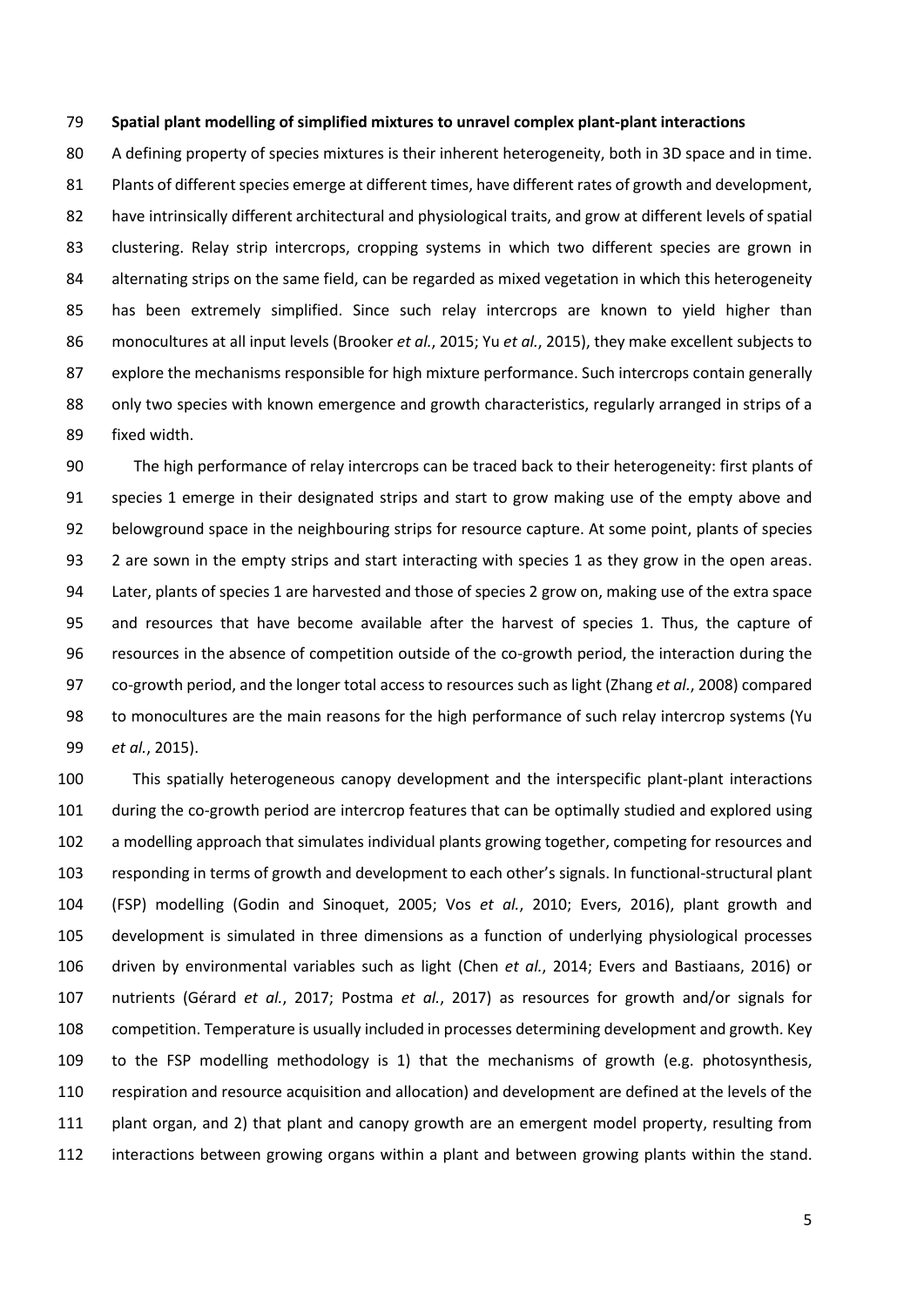Crucial to the usefulness of FSP modelling is the explicit feedback between plant and their local environment: environmental factors drive plant growth and 3D architecture and functioning, but the plants and their three-dimensional architecture also modify their environment continuously, such as the distribution of radiation intensity and spectral composition within a canopy (Chelle *et al.*, 2007) and the availability of nutrients in the soil (Henke *et al.*, 2014). This feedback between the plants and their local environment is the foundation of simulating plant-plant interactions (Chelle, 2005) and is therefore fundamental to simulating species mixtures and predicting their performance, given the 120 variation in those local environments from plant to plant.

 Few examples of the application of FSP modelling to understand mixture performance exist (Barillot *et al.*, 2014; Zhu *et al.*, 2015) and these do not go beyond evaluating intercrop effects on light capture: 124 they ignore growth and the processes that regulate growth. For instance, in relay intercrops such as a maize-wheat system, plants show different growth patterns depending on their location in the intercrop stand. Wheat plants growing at the edges of the wheat strips have higher biomass, more tillers and a larger leaf area than plants in the centre of the strips, which correlated well with the availability and spectral composition of the light at the strip edges (Gou *et al.*, 2016; Zhu *et al.*, 2016). The use of FSP modelling made it possible to quantify the contribution of plasticity to complementarity in light capture (Zhu *et al.*, 2015). Until then, diversity studies implicitly assumed that complementary resource acquisition between species results entirely from inherent differences between them and the structure of the plant community. But because plants are plastic they can adjust their phenotype and associated resource harvesting pattern to the environment created by the other species. Zhu et al (2015) assessed the extent of this plasticity effect by comparing light capture from simulations of intercrops with wheat phenotypes representing either the edge row or the inner row phenotype – something effectively impossible to do in actual field experiments. It was found that plasticity increased light capture of wheat plants in the mixture substantially. This shows how FSP modelling can be a useful tool in fundamental ecological and agronomical research on species mixtures.

 However, light capture is only part of the story. The performance of plant mixtures is only partially explained by high light capture efficiency through plastic plant responses, and this very much depends on the plant system itself. Mixtures in which both component species develop largely simultaneously, i.e. have a large temporal overlap, may still outperform monocultures although they miss out on the benefit of having a part of the season to themselves (Yu *et al.*, 2015). Mechanisms for overyielding for species that grow fully at the same time may be competition avoidance belowground (Brooker *et al.*, 2015). Competition avoidance happens when species capture different sections of the resource pool spatially, temporally or chemically (for nutrients such as P), such that an increase in the acquisition of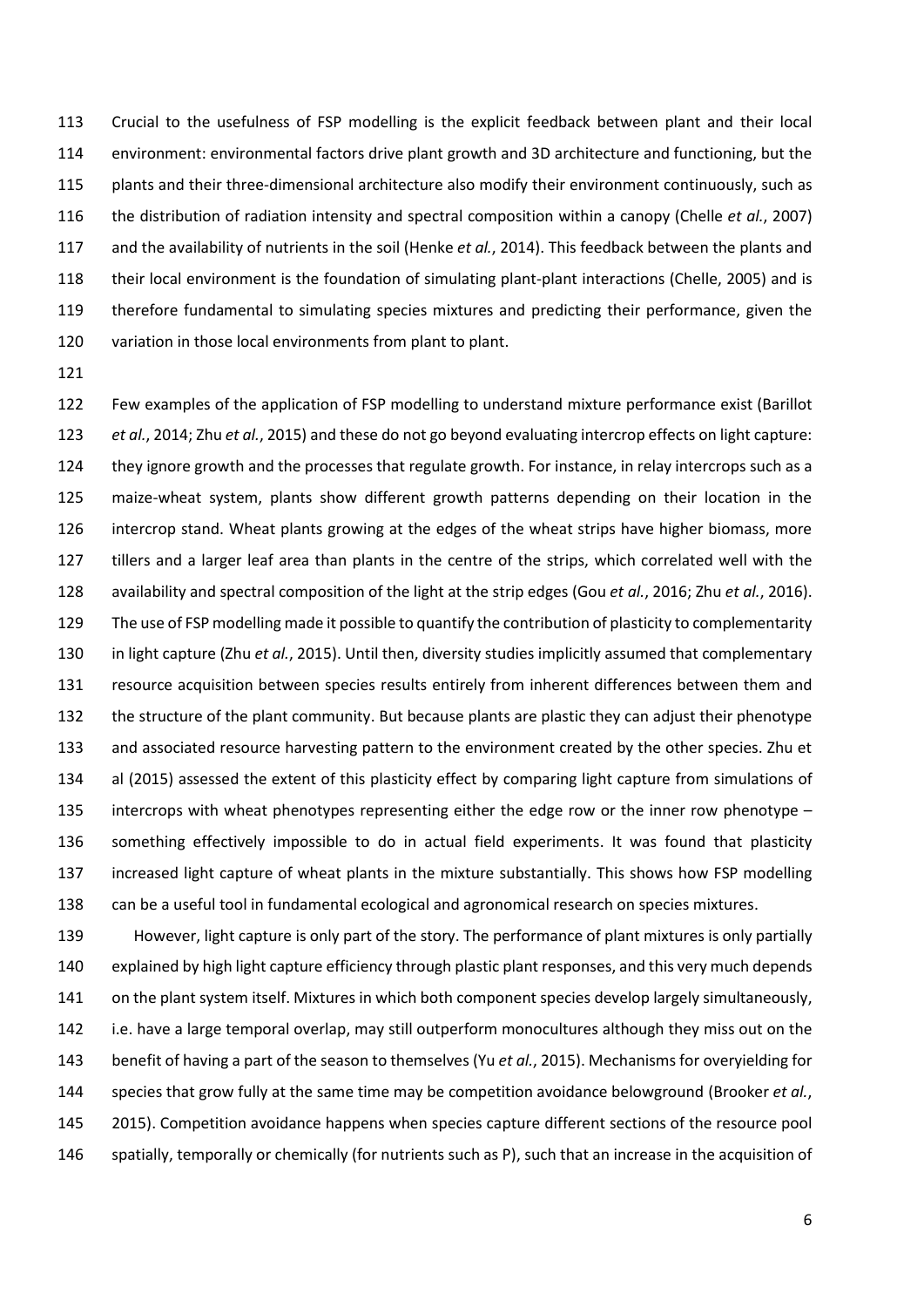one species is not at the expense of the uptake of the other species. Such competition avoidance ensures niche complementarity in resource capture (Mao *et al.*, 2012). Competition avoidance for light is based on architectural species responses that reduce shading (e.g. increased lengthening of internodes), but mechanisms for avoiding competition for acquisition of belowground resources should be expected and need to be further explored in functional-structural modelling studies. Similar 152 to light capture, the role of such plastic responses to reduce competition depends on the spatial and temporal configuration of the component species in the system. A suitable combination of spatio- temporal configuration and plant plasticity may thuslead to an increased resource capture, and hence increased production and use efficiency. This was shown in an FSP modelling study that was conducted to explore the value of complementarity in resource uptake in a mixture of maize, bean and pumpkin (Postma and Lynch, 2012). Simulation of growth of the 3D root systems of all three component species sharing the same soil volume revealed that the mixed system had higher nitrogen uptake than the monocultures, due to spatial niche differentiation of the different root systems. The simulations also suggested that the uptake of less mobile resources, such as phosphorus, may not benefit from combining these species, depending on soil conditions.

 FSP modelling in combination with experiments can yield great insight in mixture functioning and allows for the identification of the most important plant traits and the way in which they may best be combined, either by configuration, management (e.g. fertilizer) or plastic responses. The opportunities for FSP modelling in mixed-cropping research will be outlined later in this paper. First, we will specify the criteria for modelling species mixtures.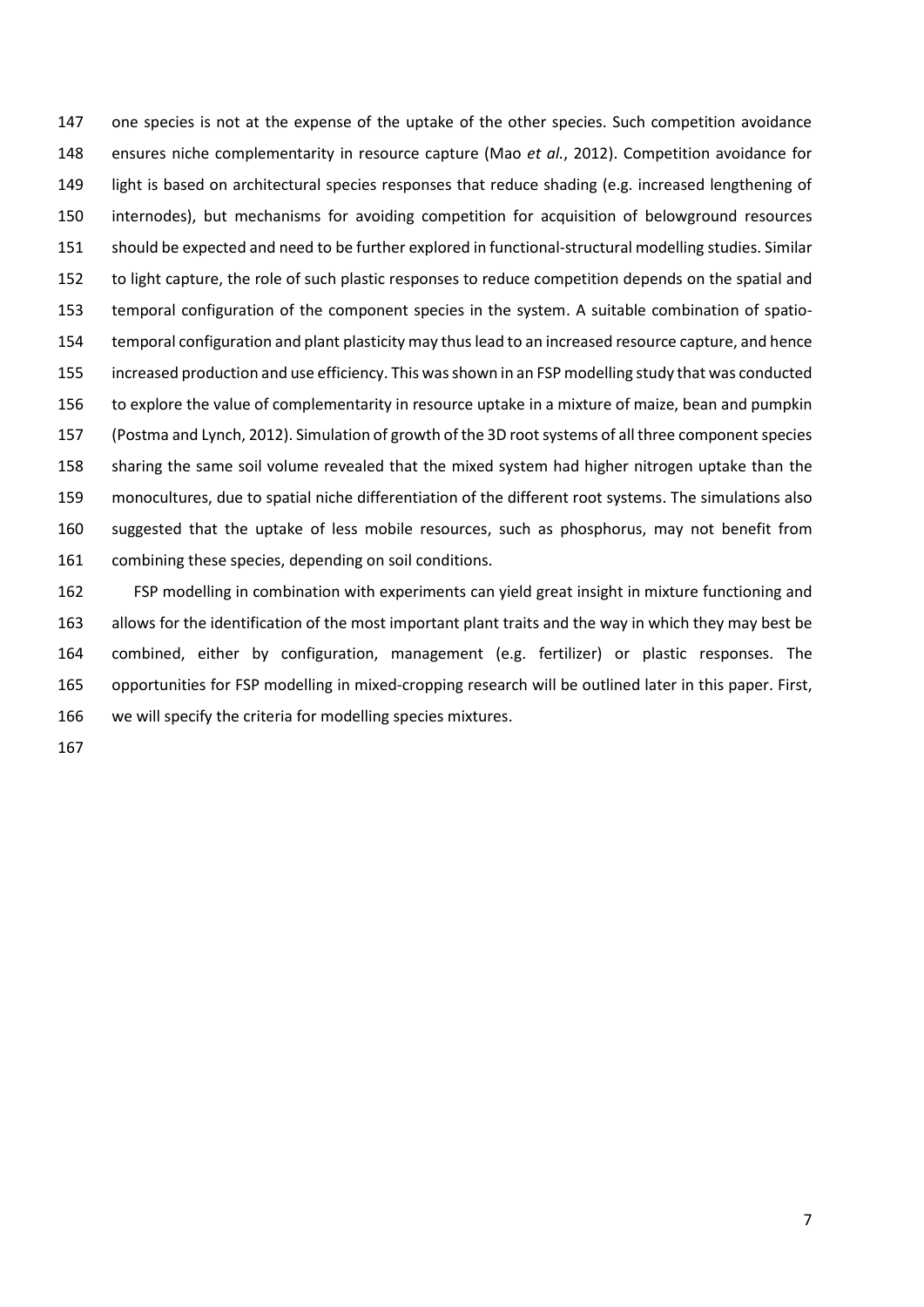#### **Criteria for modelling species mixtures**

 To address mixed crop performance using an FSP modelling approach, the model should contain the (putative) mechanisms relevant to the mixture performance at the level of the plant organ (leaf, stem, root) and environmental component (canopy, soil), and produce output at the level of the whole plants and consequently of the whole mixed-crop system (Fig. 1). Here we discuss the criteria an FSP model needs to meet to be able to address questions in mixed-species research, starting from the simulation of single-species systems, and then discussing how single-species models can be amended to simulate mixed-species systems.

## *Single-species FSP models*

 In FSP models, plant organs such as leaves, internodes and roots are represented in 3D space as geometric objects, and their creation over time is simulated using simple empirical rules capturing plant architectural development (Prusinkiewicz and Lindenmayer, 1990; Kurth *et al.*, 2005). Phenological plant development and organ morphogenesis is not simulated mechanistically in FSP models that focus on plant growth and performance because it is usually not required for the aim of the modelling exercise, and would merely decrease computational efficiency without increasing explanatory power. A comprehensive overview of model approaches that do simulate development and morphogenesis mechanistically is given in Prusinkiewicz and Runions (2012).

 Upon their creation, organs start to grow and change size and shape. In actual plants, changes in organ biomass, size, shape and orientation is driven by a host of different environmental and physiological processes. Which aspects of plant physiology and environmental regulation are included in the model depends on the research question that is addressed. For instance, when a study deals with trying to explain development of a fungal disease in a wheat canopy in relation to plant architecture, simulation of light capture, photosynthesis and biomass growth is not necessary (Robert *et al.*, 2008). It is then sufficient to use an FSP model that describes wheat growth and development over time using empirical relations, extended with provisions to calculate spore dispersal and lesion development, possibly in relation to canopy microclimate. Similarly, a study that aims at representing a range of different root system architectures based on genetically determined trait correlations needs relatively little ecophysiological regulation to be simulated well (Pagès *et al.*, 2014) and can focus more on trait variation and correlation networks. Conversely, when for instance the research is in the domain of explaining transport of sugars in a developing plant, processes related to carbon assimilation and biomass production cannot be ignored (Allen *et al.*, 2005). Thus, as with any modelling approach, the research question to be addressed determines which ecophysiological processes need to be taken into consideration and, as a consequence, which can be left out.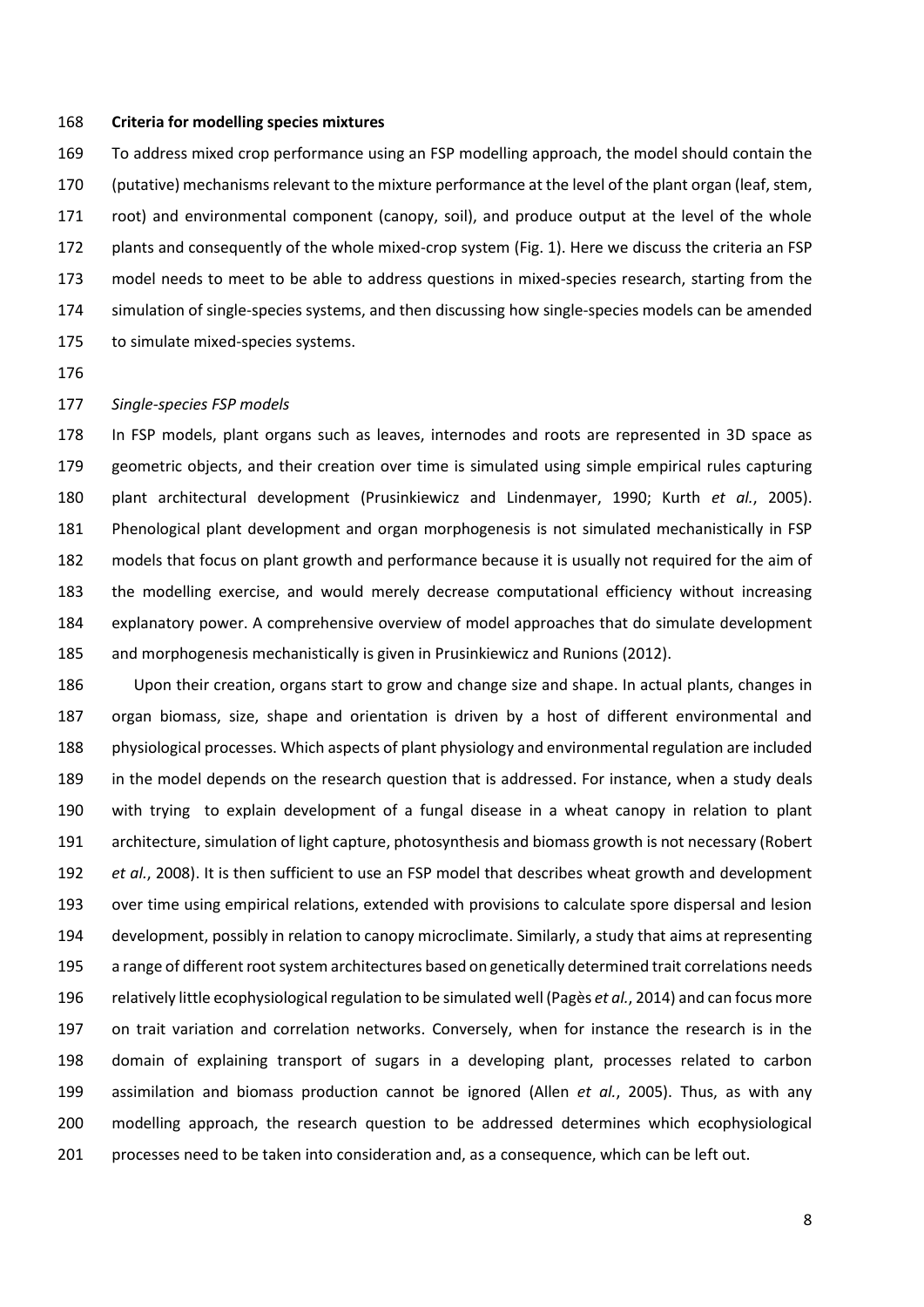FSP modelling studies typically use biomass as the performance measure, when the focus is on understanding competitive relationships between plants. Such a study requires light capture, carbon assimilation and plant growth to be represented mechanistically (e.g. Evers *et al.*, 2010), but may also need simulation of belowground resource harvesting and competition (Dunbabin *et al.*, 2013; Postma *et al.*, 2017) and the interactions between above and belowground resource capture in one dynamic model (Louarn and Faverjon, 2018). Ultimately, canopy growth is determined by the slowest of a number of interlocking feedback cycles related to capture of light, nutrients and water (Fig. 1). The eventual output of such models is a canopy of plants of which the size and biomass is the result of 210 plant competition for resources during their development.

## *Mixed-species FSP models*

213 An FSP model aiming at simulating setups in which plants of different species are competing, is not fundamentally different from one that simulates a monoculture of plants of a single species. Since 215 plant growth and development is simulated mechanistically, a simulated plant will cope with any spatial and temporal heterogeneity in resource availability, regardless of whether this variation is caused by neighbours of a different or the same species, or even other external reasons such as imposed shading, fertilization or rain events. It is critical that the model is designed such that mechanistic simulation of plant growth is based on the inherent plant characteristics, inputs the plant receives and the influence it has on its immediate environment, and not based on whether or not 221 plants of a specific species happen to be adjacent. In other words: the effect of neighbours should be mediated by the local availability of resources and the influence of those neighbours on other (non-223 resource) signals. This means that also in mixtures, simulated plant growth behaviour entirely depends 224 on the functionality implemented at the single plant species level and no special traits are required to model the effect on or response to neighbours. Additionally, simulated plant growth behaviour can 226 only depend on the functionality implemented in the model. If plant growth is simulated driven by light absorption, photosynthesis and assimilate allocation to sink organs, then a mixed-species setup can only show emergent behaviour based on light competition and associated growth reduction. For instance, it will never result in a canopy structure shaped by plastic responses to light signals (Ballare and Pierik, 2017). If such model behaviour is desired, at the level of the species both the cue (producing a light signal) and the response (plasticity upon receiving a signal), which act independently of each other, need to be incorporated in the model (done for single species FSP models in Gautier *et al.*, 2000; Evers *et al.*, 2007; Pantazopoulou *et al.*, 2017; Bongers *et al.*, 2018). That way, plant-plant interaction is emergent from the simulations, rather than imposed. The strength of the interaction and its consequences for plant performance will automatically follow from e.g. simulated plant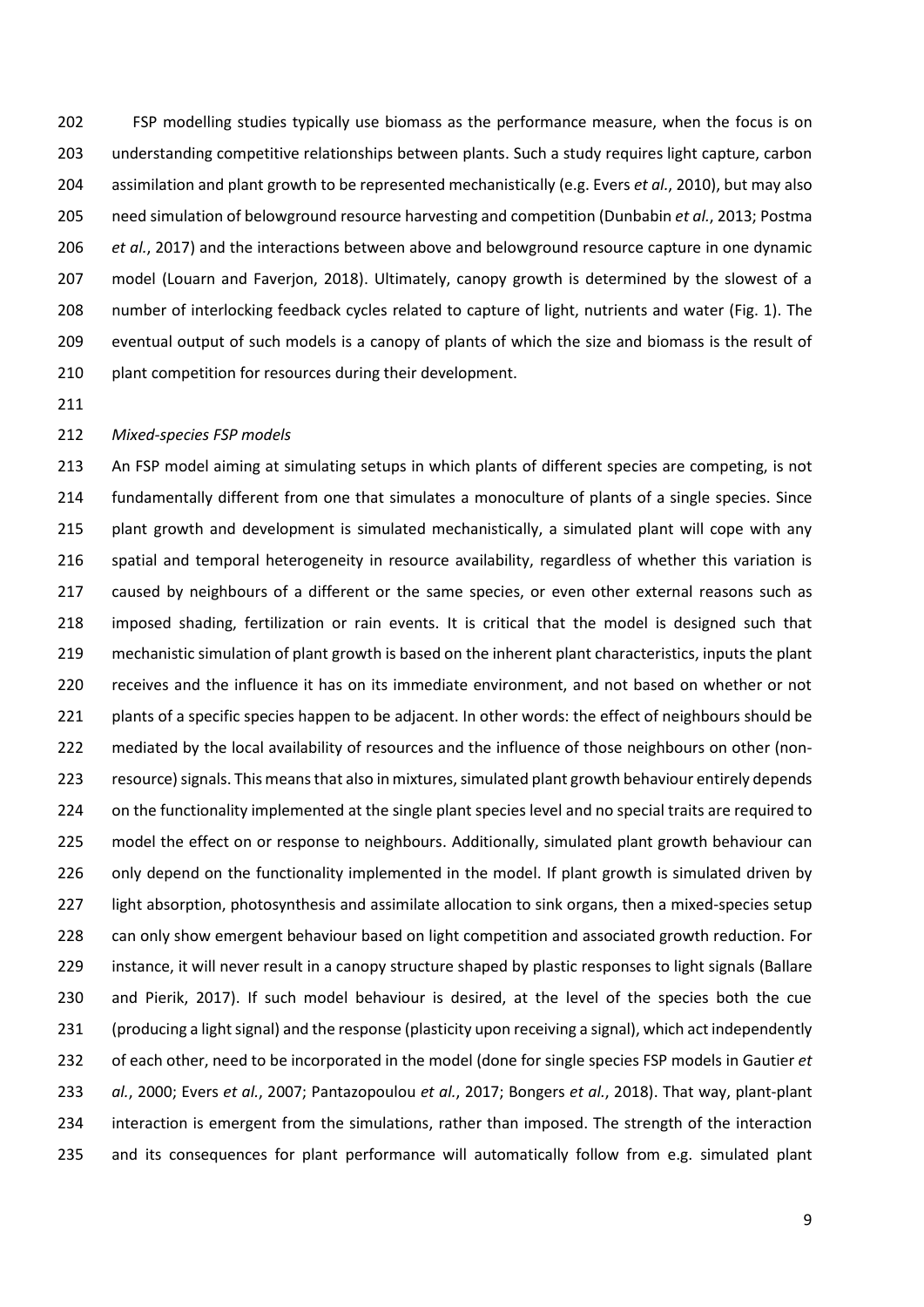arrangement or architectural differences between species (Fig. 2). Thus, in FSP models of species mixtures that are used to understand performance, plant competition for resources is an emergent property. The effects of competition for resources on vegetation performance is the consequence of 239 all individual plants requiring and acquiring resources. Competition is not incorporated as a distinct process with separate equations and parameters, but an outcome of resource acquisition by individual plants growing together in a local environment where resources are shared. Any additional 242 mechanism that influences competition, such as light signalling aboveground (Ballare and Pierik, 2017) or facilitation belowground (Li *et al.*, 2007, 2014), merely contributes to the ability of plants to gather resources, and should be included as such if the research question demands it.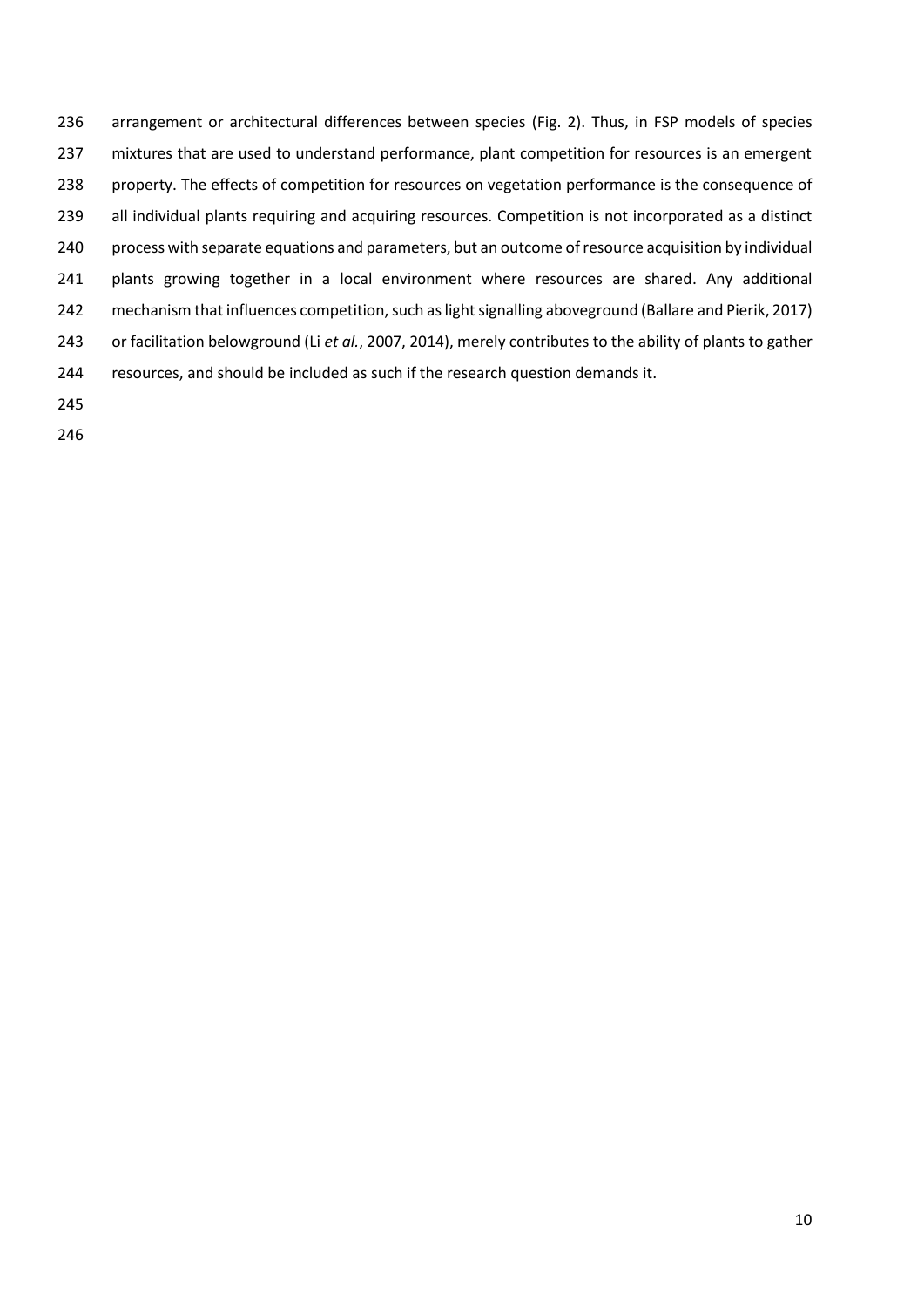#### **Opportunities for FSP modelling in mixed-species research**

 FSP modelling is a promising tool to analyse the competitive relationships between component species in mixtures at plant level. As the plant is modelled at organ level with representation of both structure and physiology, FSP models may be used to study the consequences of structural as well as 251 physiological plant traits for crop performance in relation to management. Specifically, these domains provide opportunities: 1) improved understanding of how plant-plant interactions in mixtures determine plant and canopy growth and thus performance; 2) species ideotyping by the identification of combinations of architectural and physiological traits that lead to optimal performance of plants in mixtures; and 3) optimization of crop planting patterns and temporal overlap that maximize the interaction effects on performance within the boundaries set by mechanization.

258 1) In the most simplified view, canopy performance is determined by interlocking feedback cycles with 259 plant growth as an integrator, and capture of light, nutrients and water by the plant structure as the 260 basic resources for growth (Fig. 1). The rate at which these cycles operate is determined by resource availability and capture traits, and modulated by mechanisms such as facilitation of nutrient uptake and avoidance of competition for resources by plastic plant responses. The plant can grow as fast as the slowest feedback cycle allows, but the rate of each cycle is affected by that of the others. This view of integrated multi-resource capture by the individual plant applies to monocultures as well as to mixtures. However, due to variation in local conditions and neighbour interactions in mixtures, these feedback cycles differ more strongly between plants in mixtures than in monocultures. For example, we know that root exudates of one species can make nutrients available to the second species (Li *et al.*, 2007, 2016), but it is unclear how plant traits and soil conditions jointly shape the way this facilitation process interacts with above-ground growth and light harvesting and thus contributes to overall system performance across environments. Also, it has been established that wheat plants in 271 the border rows of wheat strips in mixtures with maize are more efficient in capturing light, due to a greater number of tiller and a larger leaf area per plant, than plants in the middle of those strips (Zhu *et al.*, 2015), but it is not at all clear how this local advantage translates to biomass production e.g. when soil resources are limiting, or when plant responses to the border position are weak, or when efficiency of light conversion is low. FSP modelling allows us to explore such scenarios, by varying availability of soil resources and introducing differences in plant responses. Even though predictions 277 of biomass accumulation might not be very precise, the qualitative change in biomass over time can help us understand which processes are important or limiting at which moment in the development 279 of the canopy. This can then aid in the design and optimisation of experiments, treatment combinations and measurements. Thus a combination of FSP modelling and dedicated experiments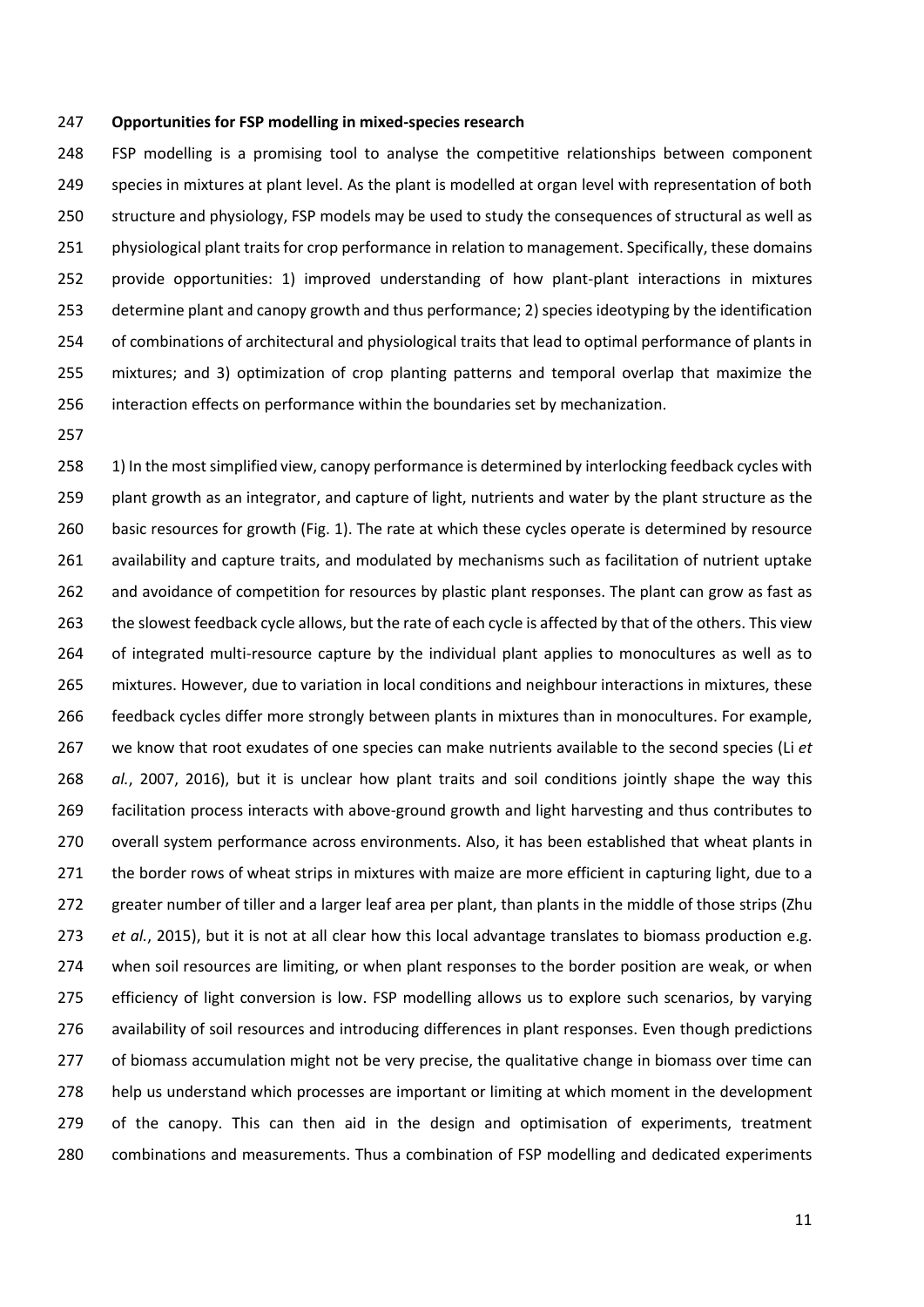will be instrumental in advancing our understanding of the interactions between processes and the consequences for performance in species mixtures.

 2) Genotypes currently used in crop mixtures have been bred to give high performance in monocultures, but it is not clear whether their phenotypes are also optimal for growing in mixtures, as mixtures may require a different set of traits than monocultures do (Brooker *et al.*, 2015). For example, depending on the conditions and plant arrangement, plants may need to show high tolerance to shade at the seedling stage when the companion species has been sown earlier. Plants may need to have a steeper leaf angle, when the second species has an erect stature. Plants of one species may need to root deeper early on than would be required in monoculture to provide an 291 optimal root distribution, when the companion species extends its roots horizontally through the top soil layers. Exploring all potential combinations of traits by experiments alone is not feasible or at least very costly. FSP modelling is an ideal tool to explore opportunities for trait optimization, by performing virtual ideotyping: determining which combinations of traits (which phenotypes) perform optimally in mixtures for a given (range of) conditions. Traits here can be architectural such as stem length or root angle, physiological such as photosynthetic efficiency or nutrient uptake, but also the strength of responses to environmental cues such as shade avoidance. Trait optimization can be performed for combinations of traits simultaneously across different environmental conditions and/or planting patterns, providing ideotypes for very specific conditions or generic ideotypes for a broad range of conditions. Furthermore, co-selection of species needs to be considered: the optimal traits of species A in a species A and B mixtures will depend on the traits of species B, and *vice versa*. This co-selection is further complicated by the fact that spacing and timing of A and B relative to each can be varied and itself optimized (see point 3 below). Limited application of FSP modelling in the domain of ideotyping has been initiated for monocultures and mixtures (Sarlikioti *et al.*, 2011; Barillot *et al.*, 2014) but an integrated model that includes the major contributors to plant performance (Fig. 1) still needs to be developed.

 3) Performance of a species in a mixture may very much depend on the planting pattern used. Numerous experiments have been performed in which intercrop strip width, the number of rows in a strip, species temporal overlap, and population density in the strip have been evaluated for performance, showing substantial variation between treatments (e.g. Zhang *et al.*, 2008; Gou *et al.*, 2016). In general, these experiments show that the less heterogeneous the plant arrangement is (for instance wide strips with many rows), the more the intercrop resembles a collection of small monocultures, and thus the less involved interspecific interactions are in determining crop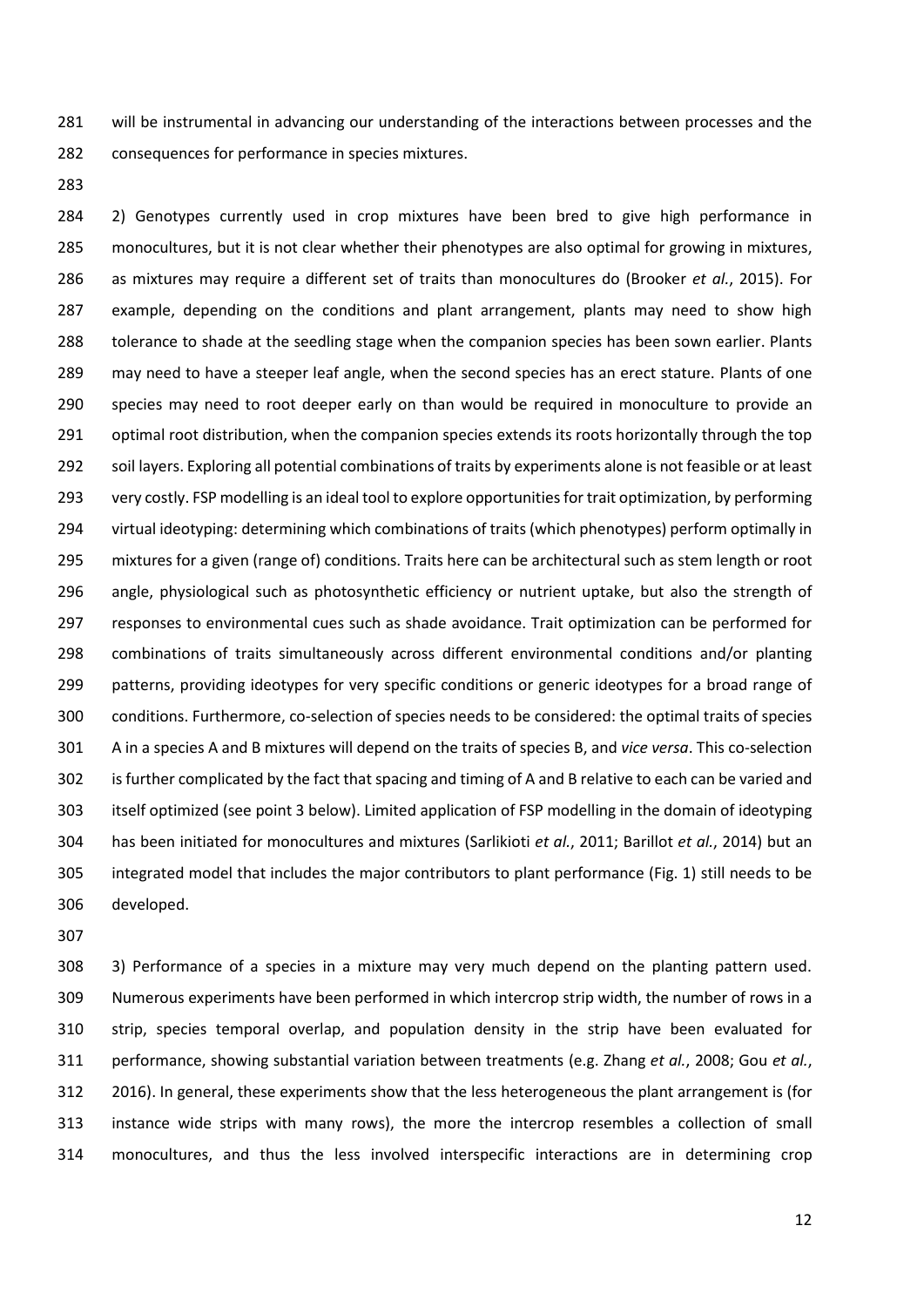performance. These observations would point towards maximizing species mixing, without reducing the effect of canopy structural heterogeneity, thus optimally exploiting the potential of the interspecific plant interactions. However, a meta-analysis of empirical evidence indicates that alternate row intercrops do not perform as well as narrow strip intercrop (Yu *et al.*, 2015). Further work is needed to explore further if and why the spatial resolution of a species mixture has an optimum for maximum stand performance. Increasing the resolution of a mixtures comes at the expense of manageability of the system: mechanical sowing, spraying and harvesting requires certain strip widths and distances, as well as some extent of species temporal overlap, to be efficient and economically feasible under current technologies. FSP modelling can be applied to help find the balance here: for given species characteristics, which planting pattern and amount of overlap gives what performance. With such information trade-offs between performance optimisation and farm management can be made. But the information may also hint at options for revision of technologies given potential performance gains. In combination with the phenotype optimization mentioned above, FSP modelling provides the possibility to optimize the entire system, giving breeders, agronomists and bio-systems engineers suggestions for the actual development of efficient, high yielding and manageable intercropping systems.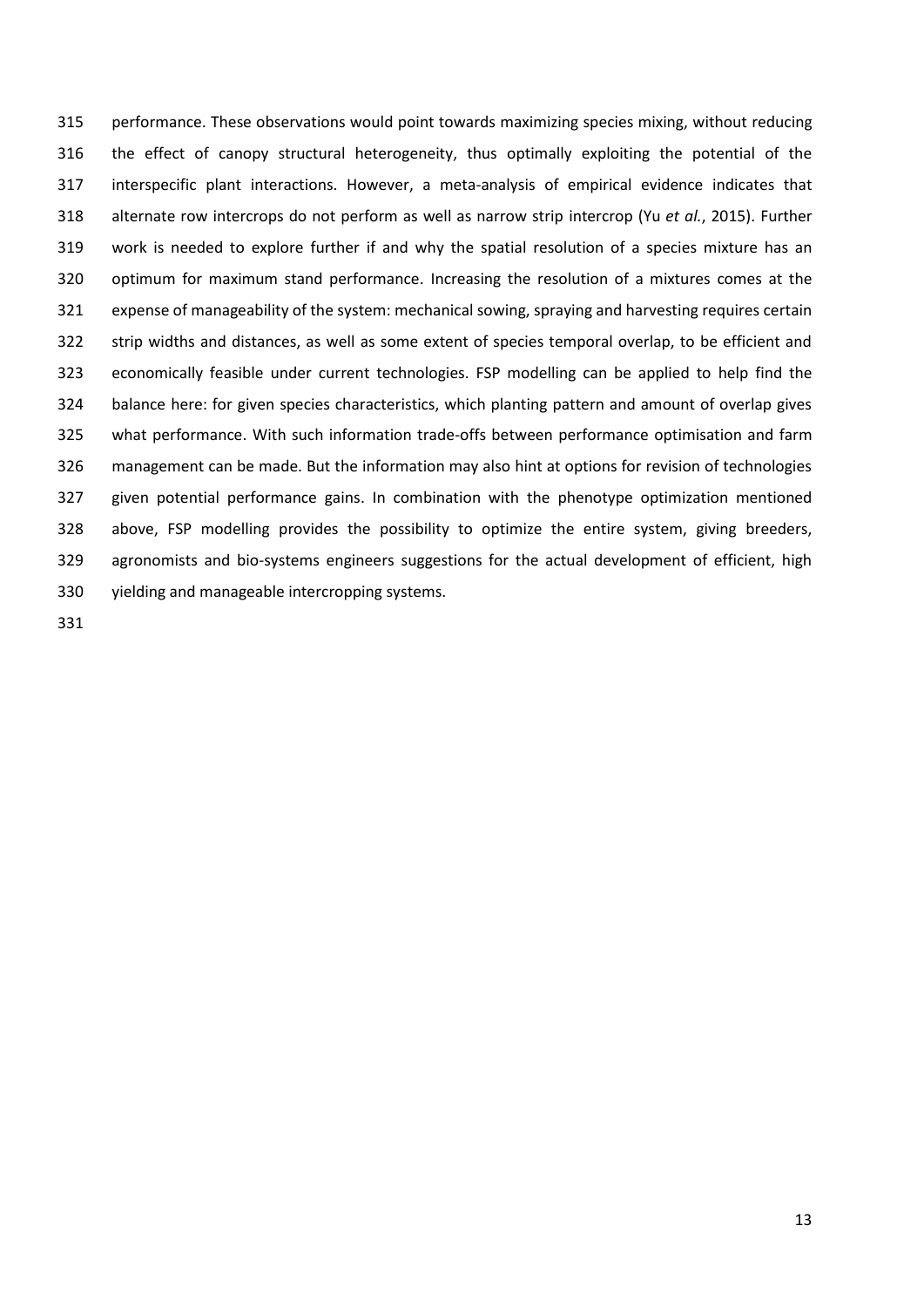### **Concluding remarks**

 Species mixtures are fundamentally more complex than monocultures. The level of complexity is determined by the species and their traits, which includes their reactions to neighbours, as well as the patterns and timings at which they grow. This introduces numerous interactions that make experimental analysis of mixtures very difficult. Modelling is an effective tool to complement and direct this experimental work: existing knowledge can be integrated, lack of knowledge can be identified, and hypotheses can be generated, that can subsequently be tested in experiments. Specifically, FSP modelling provides us with the framework to explicitly simulate interactions between plants of different species based on feedback relations with environmental factors, and the 3D spatial and temporal heterogeneity characteristic of mixed-species plant systems. FSP modelling can boost experimental work in the domain of mixture performance, allowing us to sustainably increase crop performance at optimized input levels.

 Additionally, the relationships that emerge from FSP modelling can potentially be used to improve crop models (e.g. Brisson *et al.*, 2003; Keating *et al.*, 2003; Van Ittersum *et al.*, 2003; Jones *et al.*, 2003). Crop models are strong at predicting yields for many crop species grown as monocrops across different environments and soils, using a limited number of input parameters. Species mixtures are however not easily captured by such models, since they normally cannot represent spatiotemporal heterogeneity nor interspecific plant-plant interactions very well. FSP models can be used to derive descriptive relationships for specific species combinations, for example between light extinction and crop developmental stage. Such relationships can then be incorporated into more conventional crop models allowing yield predictions to be done efficiently. This will extend the applicability of crop models beyond the traditional limitations of monocultures.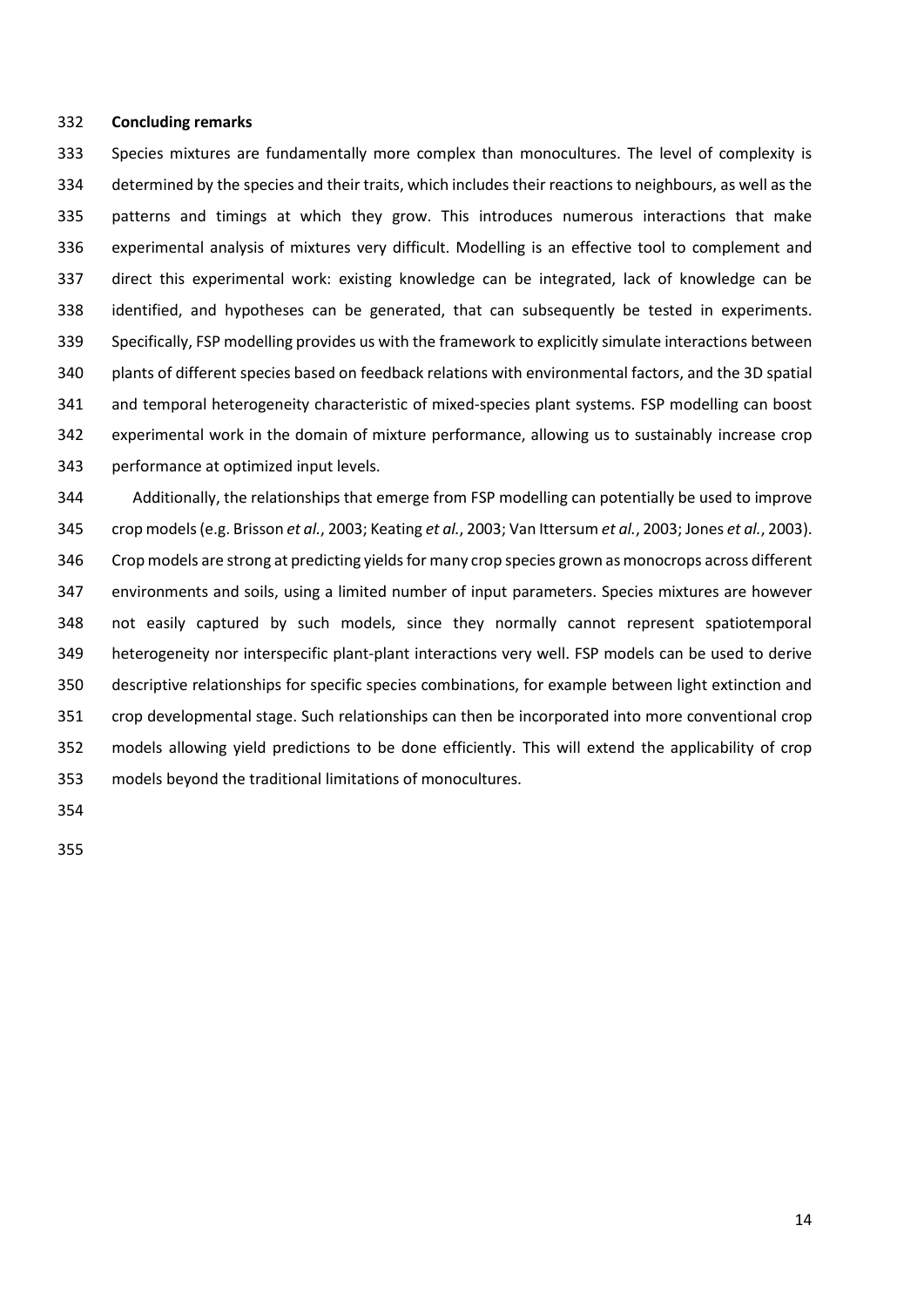## **Acknowledgements**

We thank J. de Vries for providing an illustration of root architecture for fig. 1.

## **References**

**Allen MT, Prusinkiewicz P, DeJong TM**. 2005. Using L-systems for modeling source-sink interactions, architecture and physiology of growing trees: the L-PEACH model. New Phytologist **166**, 869–880. **Ballare CL, Pierik R**. 2017. The shade avoidance syndrome: Multiple signals and ecological consequences. Plant, Cell & Environment.

**Bargaz A, Isaac ME, Jensen ES, Carlsson G**. 2016. Nodulation and root growth increase in lower soil layers of water-limited faba bean intercropped with wheat. Journal of Plant Nutrition and Soil Science **179**, 537–546.

**Barillot R, Escobar-Gutierrez AJ, Fournier C, Huynh P, Combes D**. 2014. Assessing the effects of architectural variations on light partitioning within virtual wheat-pea mixtures. Annals of Botany **114**, 725–737.

**Bongers FJ, Pierik R, Anten NPR, Evers JB**. 2018. Subtle variation in shade avoidance responses may have profound consequences for plant competitiveness. Annals of Botany **115**, 863–873.

**Brisson N, Gary C, Justes E,** *et al.* 2003. An overview of the crop model STICS. European Journal of Agronomy **18**, 309–332.

**Brooker RW, Bennett AE, Cong W-F,** *et al.* 2015. Improving intercropping: a synthesis of research in agronomy, plant physiology and ecology. New Phytologist **206**, 107–117.

**Chelle M**. 2005. Phylloclimate or the climate perceived by individual plant organs: What is it? How to model it? What for? New Phytologist **166**, 781–790.

**Chelle M, Evers JB, Combes D, Varlet-Grancher C, Vos J, Andrieu B**. 2007. Simulation of the threedimensional distribution of the red:far-red ratio within crop canopies. New Phytologist **176**, 223– 234.

**Chen T-W, Nguyen TMN, Kahlen K, Stützel H**. 2014. Quantification of the effects of architectural traits on dry mass production and light interception of tomato canopy under different temperature regimes using a dynamic functional–structural plant model. Journal of Experimental Botany **65**, 6399–6410.

**Dunbabin VM, Postma J, Schnepf A, Pagès L, Javaux M, Wu L, Leitner D, Chen YL, Rengel Z, Diggle AJ**. 2013. Modelling root-soil interactions using three-dimensional models of root growth, architecture and function. Plant and Soil **372**, 93–124.

**Evers JB**. 2016. Simulating crop growth and development using functional-structural plant modeling.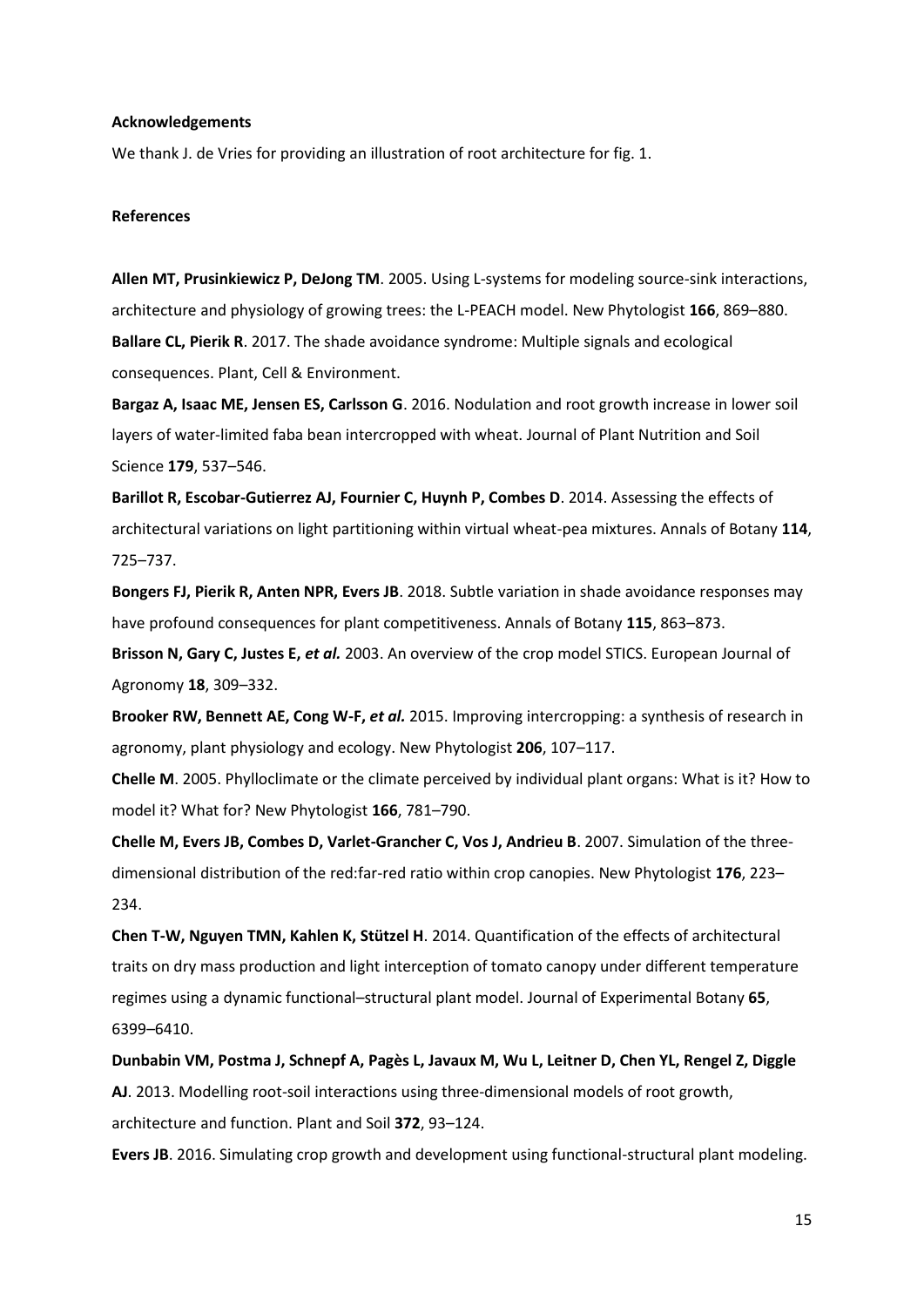In: Hikosaka K,, In: Niinemets U,, In: Anten NPR, eds. Canopy Photosynthesis: From Basics to Applications. Dordrecht: Springer, 219–236.

**Evers JB, Bastiaans L**. 2016. Quantifying the effect of crop spatial arrangement on weed suppression using functional-structural plant modelling. Journal of Plant Research **129**, 339–351.

**Evers JB, Vos J, Chelle M, Andrieu B, Fournier C, Struik PC**. 2007. Simulating the effects of localized red:far-red ratio on tillering in spring wheat (Triticum aestivum) using a three-dimensional virtual plant model. New Phytologist **176**, 325–336.

**Evers JB, Vos J, Yin X, Romero P, van der Putten PEL, Struik PC**. 2010. Simulation of wheat growth and development based on organ-level photosynthesis and assimilate allocation. Journal of Experimental Botany **61**, 2203–2216.

**Fletcher AL, Kirkegaard JA, Peoples MB,** *et al.* 2016. Prospects to utilise intercrops and crop variety mixtures in mechanised, rain-fed, temperate cropping systems. Crop and Pasture Science **67**, 1252. **Gautier H, Mĕch R, Prusinkiewicz P, Varlet-Grancher C**. 2000. 3D Architectural modelling of aerial photomorphogenesis in white clover (Trifolium repens L.) using L-systems. Annals of Botany **85**, 359– 370.

**Gérard F, Blitz-Frayret C, Hinsinger P, Pagès L**. 2017. Modelling the interactions between root system architecture, root functions and reactive transport processes in soil. Plant and Soil **413**, 161– 180.

**Godin C, Sinoquet H**. 2005. Functional-structural plant modelling. New Phytologist **166**, 705–708. **Gou F, Van Ittersum MK, Wang G, van der Putten PEL, van der Werf W**. 2016. Yield and yield components of wheat and maize in wheat–maize intercropping in the Netherlands. European Journal of Agronomy **76**, 17–27.

**Gou F, van Ittersum MK, van der Werf W**. 2017. Simulating potential growth in a relay-strip intercropping system: Model description, calibration and testing. Field Crops Research **200**, 122–142. **Hendriks M, Mommer L, de Caluwe H, Smit-Tiekstra AE, van der Putten WH, de Kroon H**. 2013. Independent variations of plant and soil mixtures reveal soil feedback effects on plant community overyielding. Journal of Ecology **101**, 287–297.

**Henke M, Sarlikioti V, Kurth W, Buck-Sorlin GH, Pagès L**. 2014. Exploring root developmental plasticity to nitrogen with a three-dimensional architectural model. Plant and Soil **385**, 49–62. **Isbell F, Craven D, Connolly J,** *et al.* 2015. Biodiversity increases the resistance of ecosystem productivity to climate extremes. Nature **526**, 574–577.

**Van Ittersum MK, Leffelaar PA, Van Keulen H, Kropff MJ, Bastiaans L, Goudriaan J**. 2003. On approaches and applications of the Wageningen crop models. European Journal of Agronomy **18**, 201–234.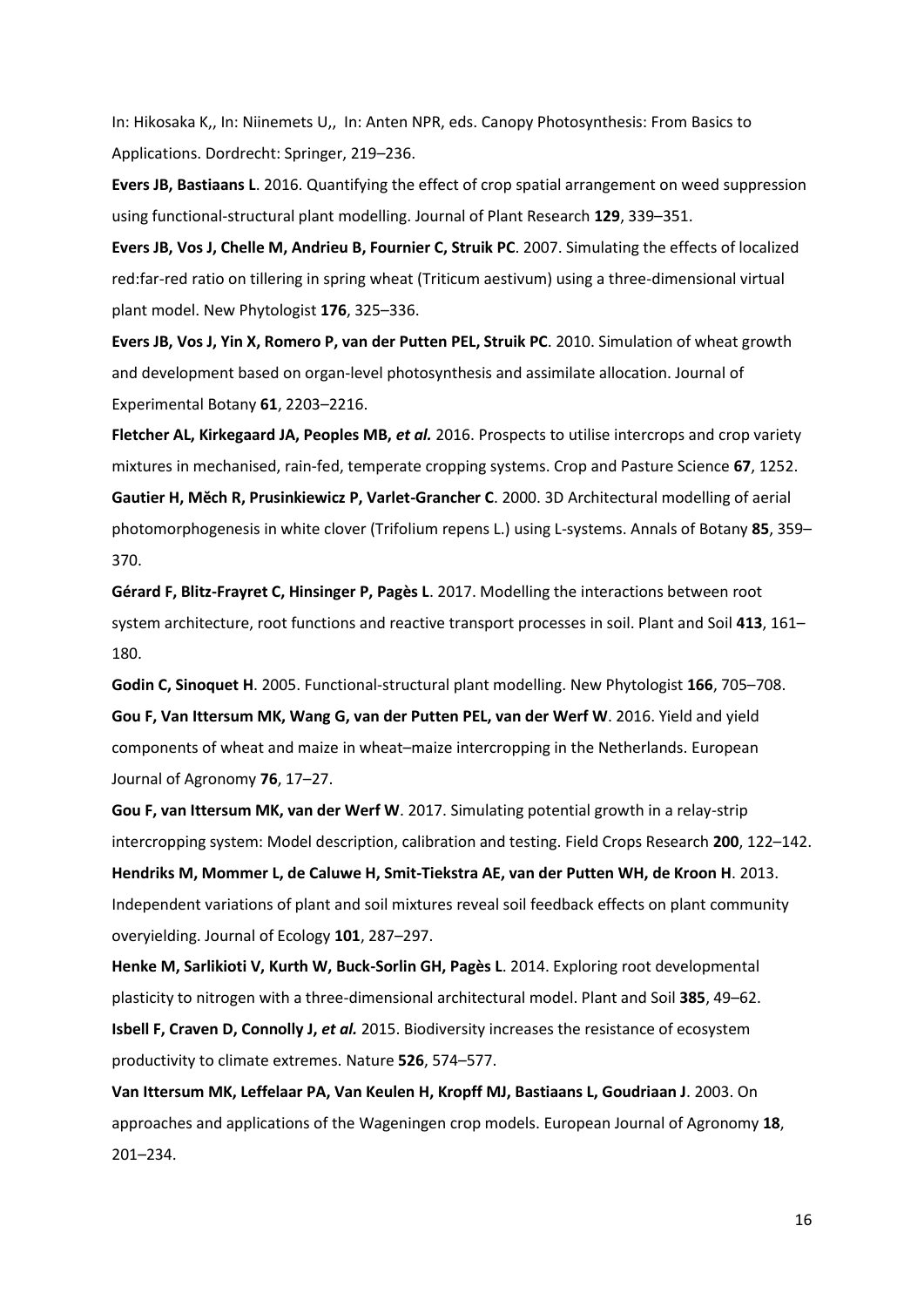**Jones J, Hoogenboom G, Porter C, Boote K, Batchelor W, Hunt L, Wilkins P, Singh U, Gijsman A, Ritchie J**. 2003. The DSSAT cropping system model. European Journal of Agronomy **18**, 235–265. **Keating BA, Carberry PS, Hammer GL,** *et al.* 2003. An overview of APSIM, a model designed for farming systems simulation. European Journal of Agronomy **18**, 267–288.

**Kurth W, Kniemeyer O, Buck-Sorlin G**. 2005. Relational Growth Grammars – a graph rewriting approach to dynamical systems with a dynamical structure. In: Banâtre J-P,, In: Fradet P,, In: Giavitto J-L,, In: Michel O, eds. Unconventional Programming Paradigms. Springer Berlin / Heidelberg, 97.

**Li L, Li S-M, Sun J-H, Zhou L-L, Bao X-G, Zhang H-G, Zhang F-S**. 2007. Diversity enhances agricultural productivity via rhizosphere phosphorus facilitation on phosphorus-deficient soils. Proceedings of the National Academy of Sciences USA **104**, 11192–11196.

**Li B, Li Y-Y, Wu H-M, Zhang F-F, Li C-J, Li X-X, Lambers H, Li L**. 2016. Root exudates drive interspecific facilitation by enhancing nodulation and N2 fixation. Proceedings of the National Academy of Sciences of the United States of America **113**, 6496–501.

**Li L, Tilman D, Lambers H, Zhang F-S**. 2014. Plant diversity and overyielding: insights from belowground facilitation of intercropping in agriculture. New Phytologist **203**, 63–69.

**Li L, Zhang L, Zhang FS**. 2013. Crop mixtures and the mechanisms of overyielding. Encyclopedia of biodiversity. Waltham: Academic Press, 382–395.

**Liu Y-X, Zhang W-P, Sun J-H, Li X-F, Christie P, Li L**. 2015. High morphological and physiological plasticity of wheat roots is conducive to higher competitive ability of wheat than maize in intercropping systems. Plant and Soil **397**, 387–399.

**Loreau M, Naeem S, Inchausti P,** *et al.* 2001. Biodiversity and ecosystem functioning: current knowledge and future challenges. Science **294**, 804–8.

**Louarn G, Faverjon L**. 2018. A generic individual-based model to simulate morphogenesis, C–N acquisition and population dynamics in contrasting forage legumes. Annals of Botany **115**, 875–896. **Mao L, Zhang L, Li W, van der Werf W, Sun J, Spiertz H, Li L**. 2012. Yield advantage and water saving in maize/pea intercrop. Field Crops Research **138**, 11–20.

**Van Noordwijk M, Lusiana B**. 1998. WaNuLCAS, a model of water, nutrient and light capture in agroforestry systems. Agroforestry Systems **43**, 217–242.

**Pagès L, Bécel C, Boukcim H, Moreau D, Nguyen C, Voisin A-S**. 2014. Calibration and evaluation of ArchiSimple, a simple model of root system architecture. Ecological Modelling **290**, 76–84.

**Pantazopoulou CK, Bongers FJ, K?pers JJ, Reinen E, Das D, Evers JB, Anten NPR, Pierik R**. 2017. Neighbor detection at the leaf tip adaptively regulates upward leaf movement through spatial auxin dynamics. Proceedings of the National Academy of Sciences **114**, 7450–7455.

**Postma J, Kuppe C, Owen MR, Mellor N, Griffiths M, Bennett MJ, Lynch JP, Watt M**. 2017.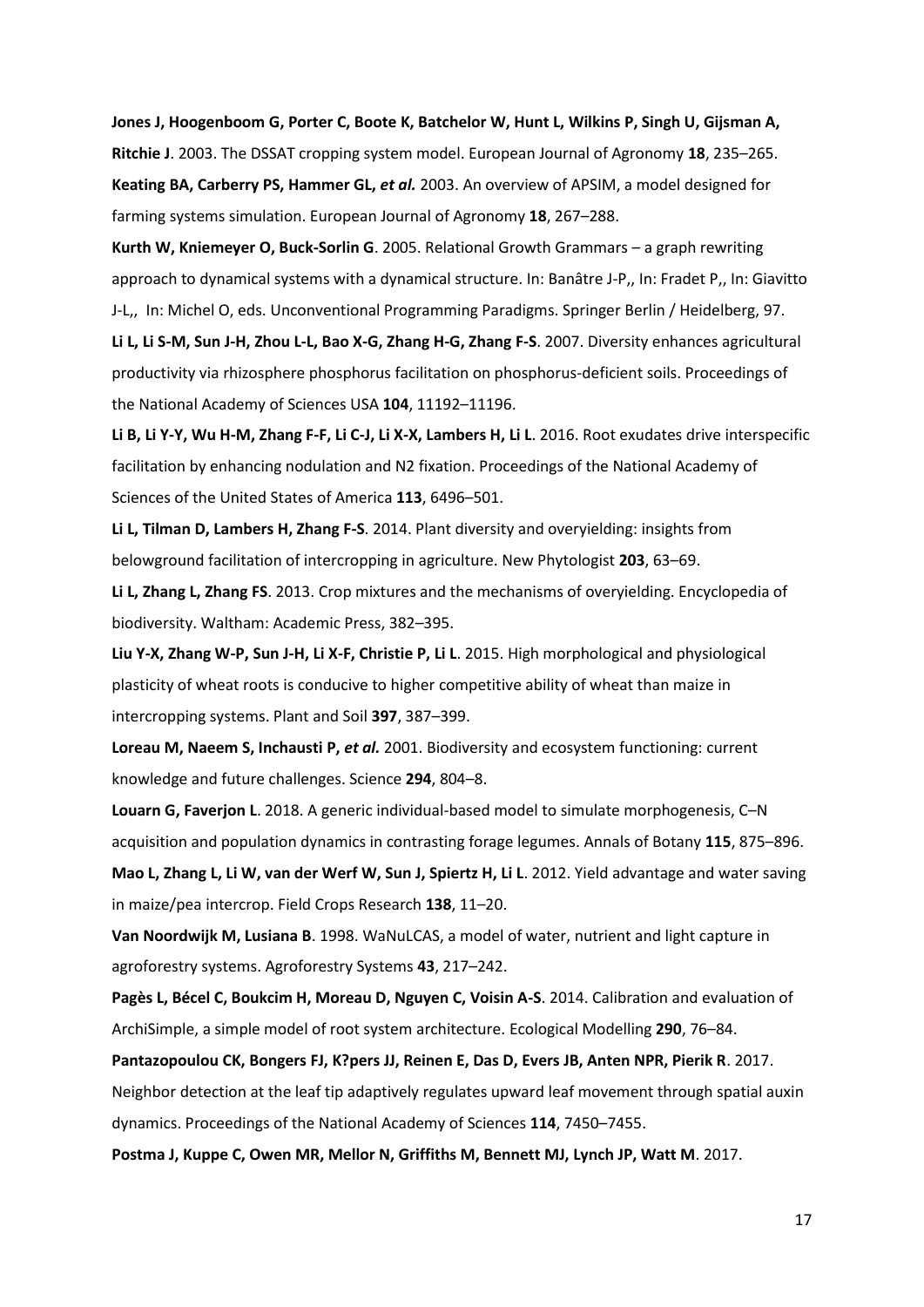OpenSimRoot : widening the scope and application of root architectural models. New Phytologist **215**, 1274–1286.

**Postma J, Lynch JP**. 2012. Complementarity in root architecture for nutrient uptake in ancient maize/bean and maize/bean/squash polycultures. Annals of Botany **110**, 521–534.

**Prusinkiewicz P, Lindenmayer A**. 1990. *The Algorithmic Beauty of Plants*. New York: Springer-Verlag. **Prusinkiewicz P, Runions A**. 2012. Computational models of plant development and form. New Phytologist **193**, 549–569.

**Qiao X, Bei S, Li H, Christie P, Zhang F, Zhang J**. 2016. Arbuscular mycorrhizal fungi contribute to overyielding by enhancing crop biomass while suppressing weed biomass in intercropping systems. Plant and Soil **406**, 173–185.

**Robert C, Fournier C, Andrieu B, Ney B**. 2008. Coupling a 3D virtual wheat plant model with a Septoria tritici epidemic model (Septo3D): a new approach to investigate plant-pathogen interactions linked to canopy architecture. Functional Plant Biology **35**, 997–1013.

**van Ruijven J, Berendse F**. 2005. Diversity-productivity relationships: initial effects, long-term patterns, and underlying mechanisms. Proceedings of the National Academy of Sciences of the United States of America **102**, 695–700.

**Sapoukhina N, Paillard S, Dedryver F, de Vallavieille-Pope C**. 2013. Quantitative plant resistance in cultivar mixtures: wheat yellow rust as a modeling case study. New Phytologist **200**, 888–897. **Sarlikioti V, de Visser PHB, Buck-Sorlin GH, Marcelis LFM**. 2011. How plant architecture affects light absorption and photosynthesis in tomato: towards an ideotype for plant architecture using a

functional–structural plant model. Annals of Botany **108**, 1065–1073.

**Tooker JF, Frank SD**. 2012. Genotypically diverse cultivar mixtures for insect pest management and increased crop yields. Journal of Applied Ecology **49**, 974–985.

**Vos J, Evers JB, Buck-Sorlin GH, Andrieu B, Chelle M, de Visser PHB**. 2010. Functional-structural plant modelling: a new versatile tool in crop science. Journal of Experimental Botany **61**, 2102–2115. **Yu Y, Stomph T-J, Makowski D, van der Werf W**. 2015. Temporal niche differentiation increases the

land equivalent ratio of annual intercrops: A meta-analysis. Field Crops Research **184**, 133–144. **Yu Y, Stomph T-J, Makowski D, Zhang L, van der Werf W**. 2016. A meta-analysis of relative crop

yields in cereal/legume mixtures suggests options for management. Field Crops Research **198**, 269– 279.

**Zhang L, van der Werf W, Bastiaans L, Zhang S, Li B, Spiertz JHJ**. 2008. Light interception and utilization in relay intercrops of wheat and cotton. Field Crops Research **107**, 29–42.

**Zhu J, Van der Werf W, Anten NPR, Vos J, Evers JB**. 2015. The contribution of phenotypic plasticity to complementary light capture in plant mixtures. New Phytologist **207**, 1213–1222.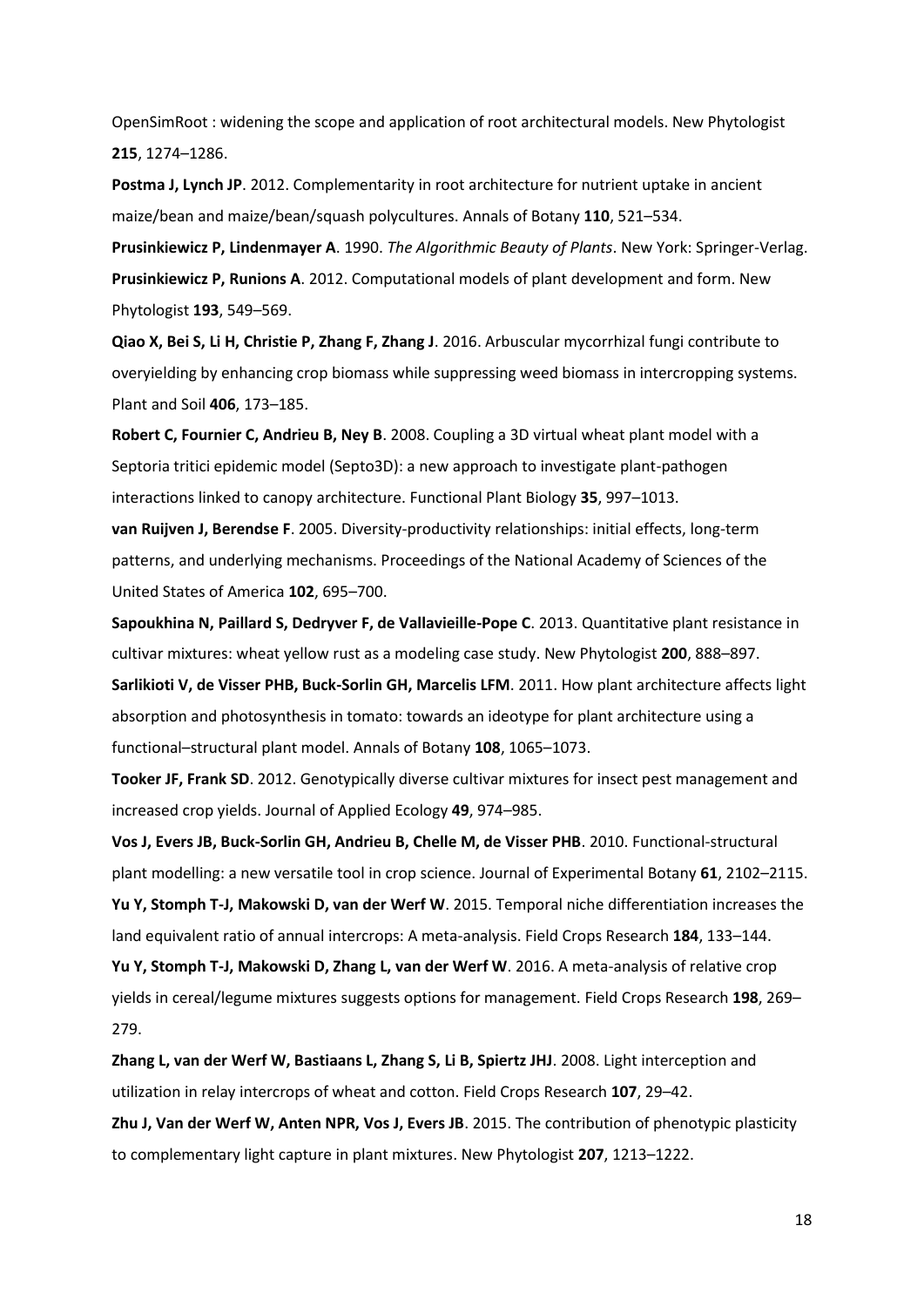**Zhu J, van der Werf W, Vos J, Anten NPR, van der Putten PEL, Evers JB**. 2016. High productivity of wheat intercropped with maize is associated with plant architectural responses. Annals of Applied Biology **168**, 357–372.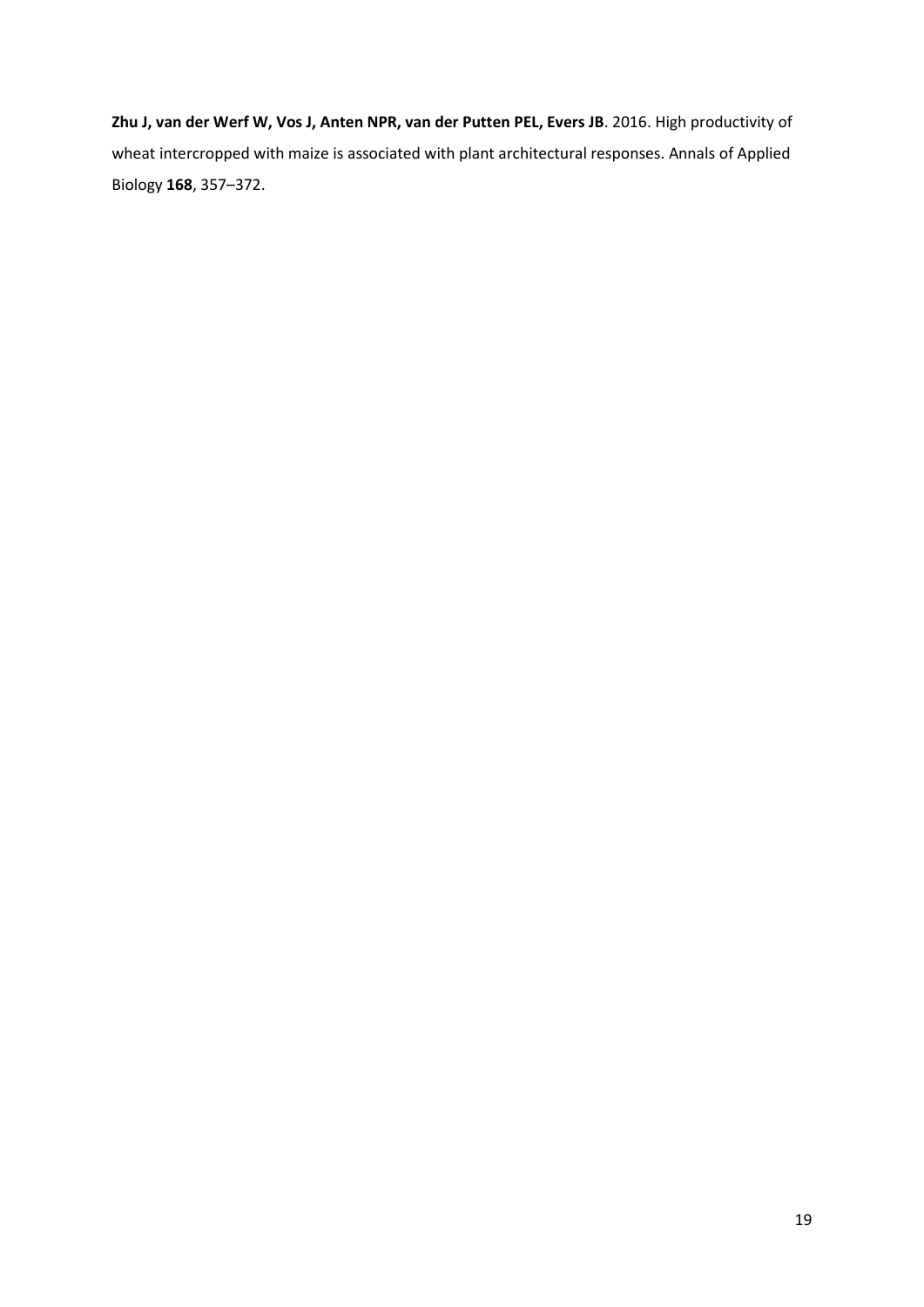

Figure 1. A number of main feedback cycles in the growth and resource acquisition of plants determine the overall growth process of individual plants. Leaf area growth drives light acquisition, which determines photosynthesis and availability of C for above-ground growth (feeding back on the 3D distribution of light in the canopy) as well as below-ground growth. The feedback cycle through light harvesting is illustrated by the yellow arrows. Root growth is driven by C supply, but root elongation is also driven by the 3D pattern of water and nutrient availability in the soil. Both the uptake of water and nutrients affects the potential for above and belowground growth, through providing the water for transpiration and the nutrients for building biochemical compounds. The feedback cycle through water acquisition by roots is shown by blue arrows, while the feedback cycle through nutrient acquisition is shown by brown arrows. The plant as a whole maintains a balance between the shoot and the root growth to tune the rate of the three cycles. In mixtures, plants are competing with neighbours that are not like themselves, and that may be either more or less competitive for light, water, and nutrients. Evidently, the competitive balance is dynamic and relates to the phenological program of growth of the competing species in combination with plastic responses to resource availability. This results in complex system dynamics that may be well explored using FSP models.